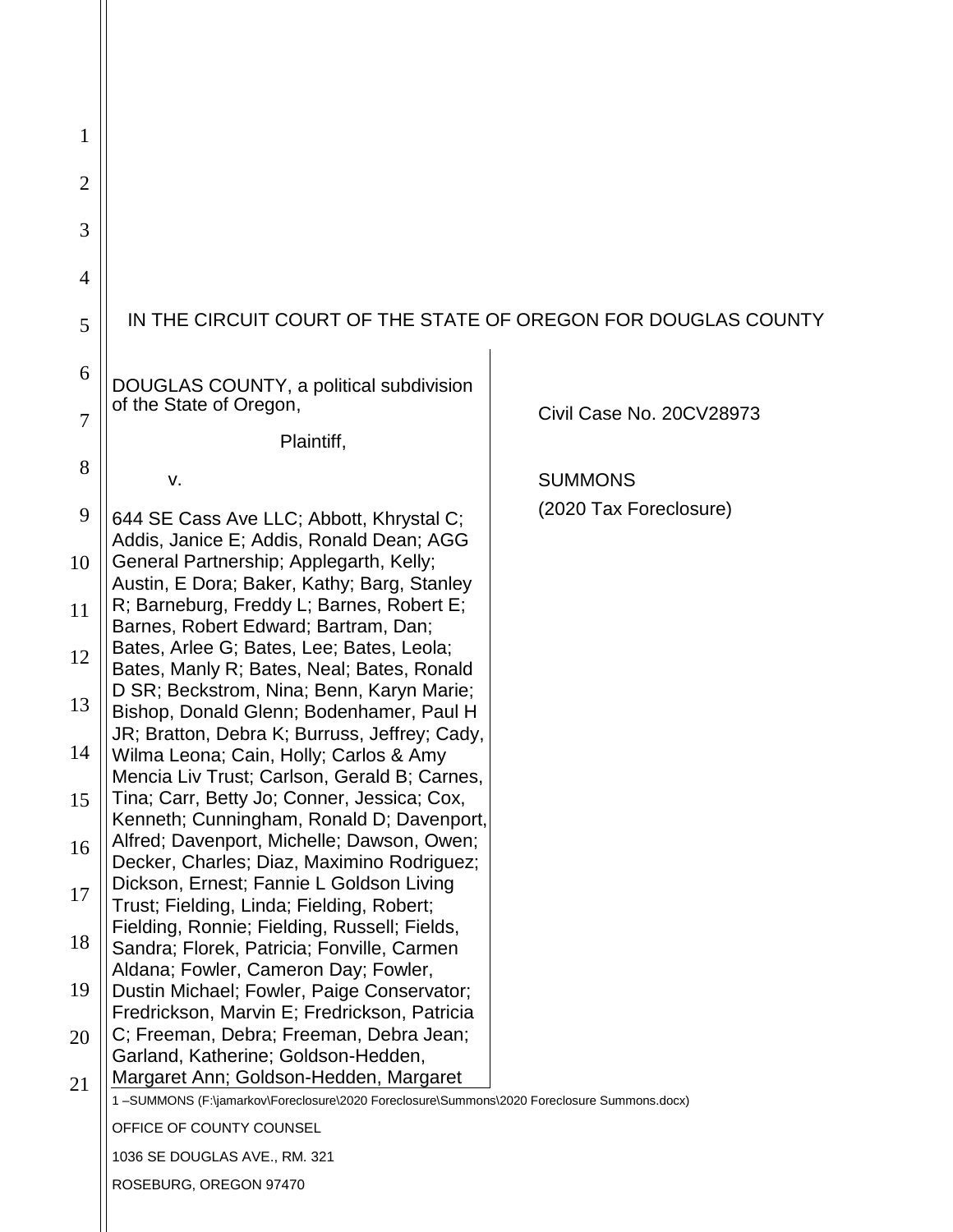1 2 3 4 5 6 7 8 9 10 11 12 13 14 15 16 17 18 19 20 TRS; Grandell, Michael K; Greer, Tyler; Handy, Luke P; Handy, Michael I; Highest Good Holdings Inc; Holmes, Kenneth A; Horner, Sierra R; John V Clark 2011 Family Trust; Johnston, Richard T; Kellum, Ellen C; Kim, P John; Kotowski, Marion C; Kotowski, Michael D; Lagrander, Susan; Lakes, John Charles Thomas; Lakes, John T; Laugen, Glen M; Lee, Eva; Litchfield County Cellular Inc; Long, Craig; Mack, Jamie M; Marin, Cody L; Martin, Justina; Martin, Terry; Martin, Terry D; Masterfield, Rachel; Mathews, Jedidah Sikinger; McCart, Jean; McCartt, Jean E; Mencia, Amy L TRS; Mencia, Carlos TRS; Midkiff, Jerry; Milton, Karen Leilani; Moore Properties & Investments Inc; Moore, Jeanie P; Morales, David; Morales, Kate; Mulholland, Marla; Neubauer, Lisa; Nickles, Michelle; Paul E Wise Living Trust; Paxton, Sharon L; Paxton, Tylan D; Peck, Judy M; Pixler, Karen K; Poncho, Calvin JR; Poncho, Heddy; Quaresma, John E; Rogers, Naomi E T; Rowe, Geri A; Schmidt, James; Schmidt, Karen; Schmidt, Ricky; Schmidt, Tammy; Schmidt, Thomas; Schroeder, Kathryn R; Schroeder, Thomas J; Schumaker, Peter A; Shanahan, Lorraine; Sherwin, Beverly J; Shields, Stephen; Sinnott, Janet J; Sinnott, Lawrence; Solid Ground Investment Corp; Spontini, Shane; Spontini, Shane J; Stanzione, Aldo; State of Oregon Dept Human Services; Stowell, Patricia; Stowell, Walter; Tidrick, Kathleen M; Twete, Taylor Z; Vaara, Kyle; Vickery, Kristin; Weaver, John R; Weaver, Sheila R; Whalen, Vicki; Whaley, John R Estate; Williamson, Loren Samuel; Wimberly, Carolyn; Wimberly, Leland Glen; Wise, Paul E TRS; the Internal Revenue Service and any other persons having or claiming to have an interest in the real property described in the application for general judgment. Defendants.

21

2 –SUMMONS (F:\jamarkov\Foreclosure\2020 Foreclosure\Summons\2020 Foreclosure Summons.docx)

OFFICE OF COUNTY COUNSEL

1036 SE DOUGLAS AVE., RM. 321

ROSEBURG, OREGON 97470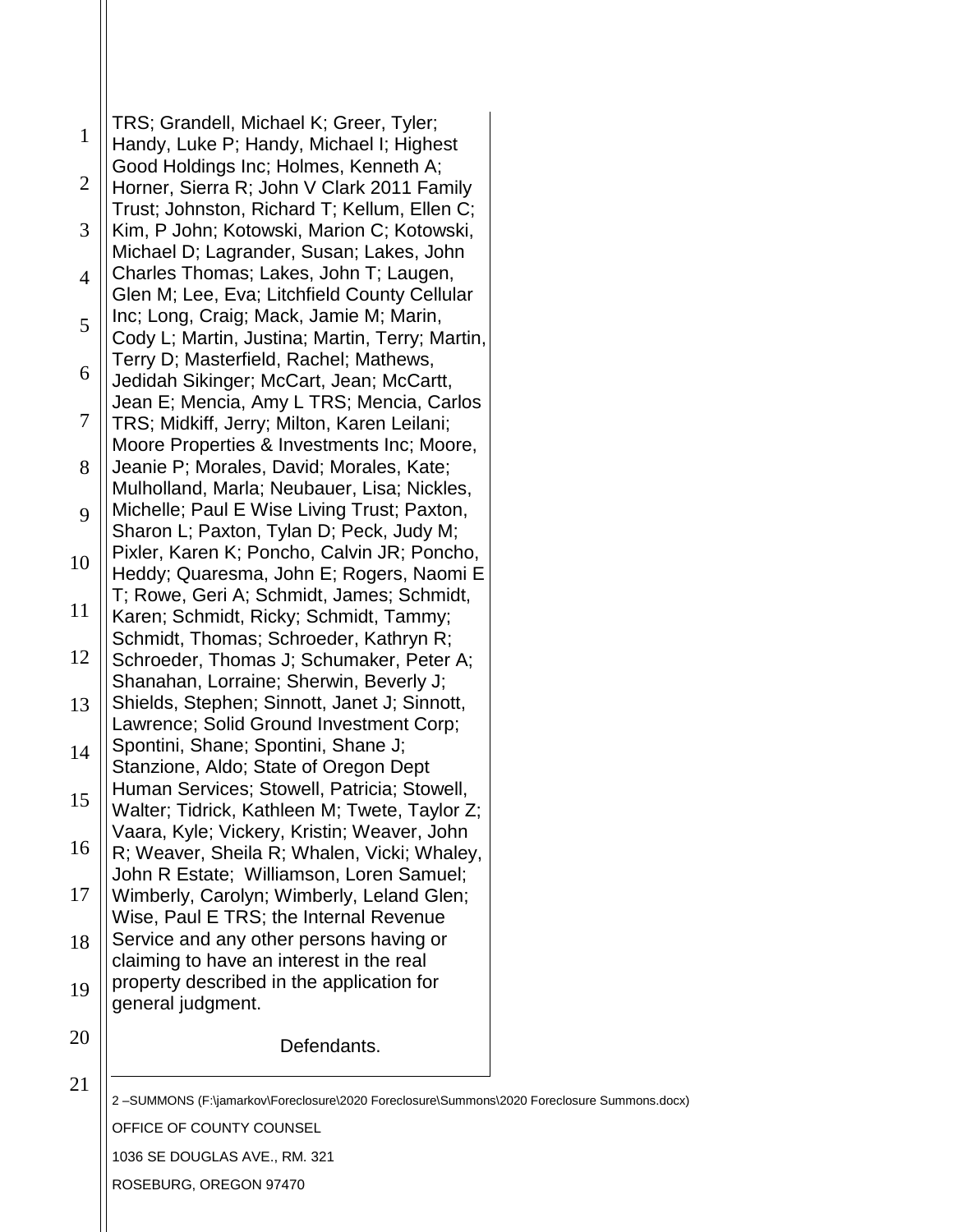To all of the above-named defendants, and to all persons owning or claiming to own, or having or claiming to have, any interest in the property included in the 2020 tax foreclosure list:

The Tax Collector of Douglas County has prepared the following list (attached hereto) of all properties now subject to real property ad valorem tax foreclosure (such list is referred to hereinafter as the "foreclosure list"). The foreclosure list contains the names of those persons appearing on the latest tax roll as the respective owners of tax delinquent properties, a description of each such property as the same appears on the latest tax roll, and the year or years for which taxes, special assessments, fees or other charges are delinquent on each property, together with the principal of the delinquent amount of each year and the amount of accrued and accruing interest thereon through November 9, 2020.

Please take note that a description of the properties, designated by the tax lot numbers on the foreclosure list, is made a part of the Complaint (Application for General Judgment) as Exhibit A, filed in the Circuit Court for Douglas County. More particular descriptions are available from the Douglas County Assessor's Office.

YOU ARE HEREBY REQUIRED TO TAKE NOTICE that Douglas County has filed in the Circuit Court of the State of Oregon for Douglas County a Complaint (Application for General Judgment) to foreclose the liens of all taxes shown on the foreclosure list and that Douglas County will apply to the court for judgment foreclosing such tax liens not less than 60 days from the date of the first publication of this notice.

Any and all persons interested in any of the real property included in this foreclosure list are required to file an answer and defense, if any there be, to such Complaint (Application for General Judgment) within 60 days from the day of publication, which date of publication is September 6, 2020.

3 –SUMMONS (F:\jamarkov\Foreclosure\2020 Foreclosure\Summons\2020 Foreclosure Summons.docx) OFFICE OF COUNTY COUNSEL 1036 SE DOUGLAS AVE., RM. 321 ROSEBURG, OREGON 97470

1

2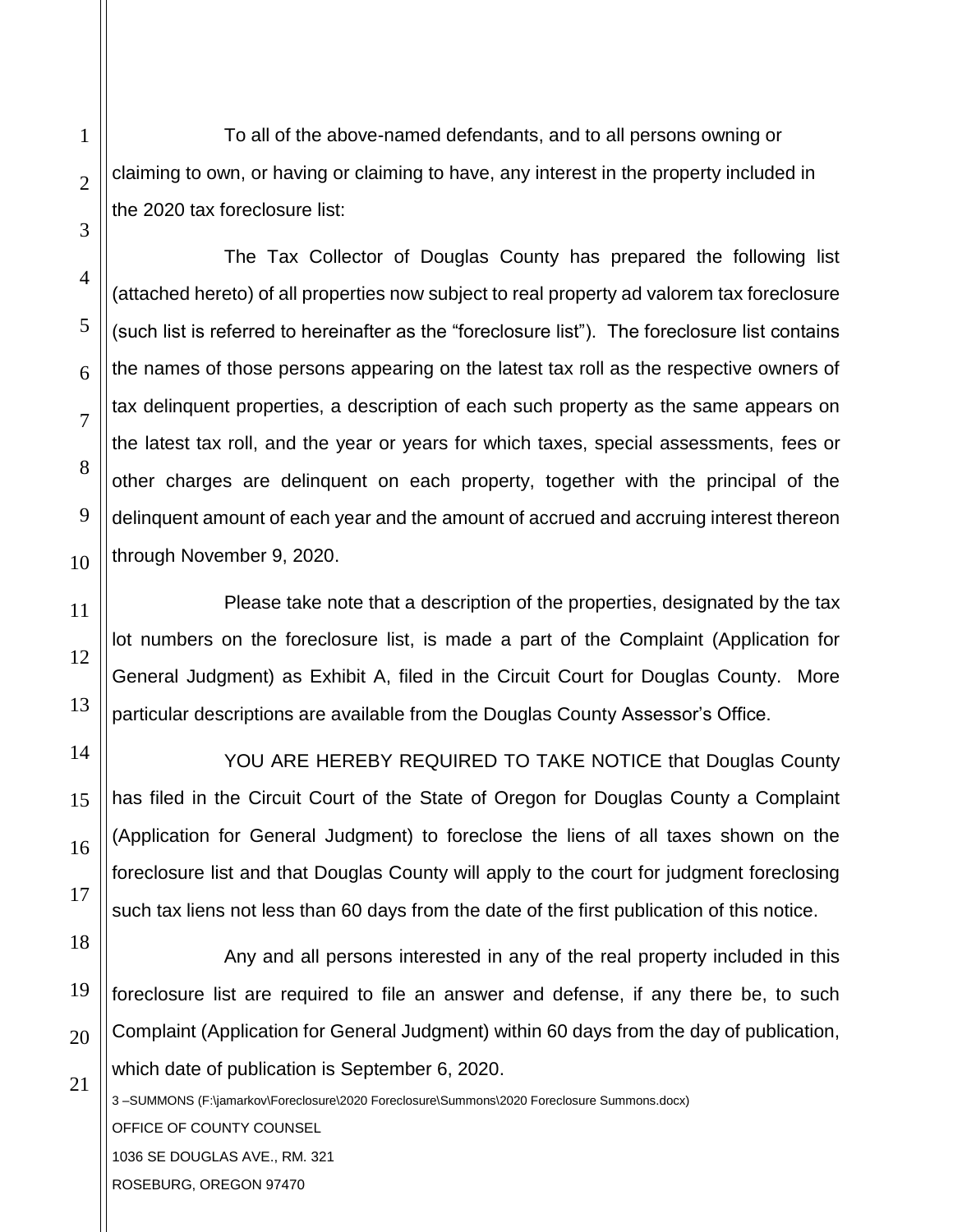4 –SUMMONS (F:\jamarkov\Foreclosure\2020 Foreclosure\Summons\2020 Foreclosure Summons.docx) 1 2 3 4 5 6 7 8 9 10 11 12 13 14 15 16 17 18 19 20 21 Notice of this foreclosure proceeding is given exclusively by one publication under ORS 312.040(1) of the foreclosure list in the News-Review, a newspaper of general circulation in Douglas County. This notice is pursuant to an order of the Board of County Commissioners for Douglas County made and entered on July 28, 2020. The date of the publication of this foreclosure list is September 6, 2020. ///// ///// ///// ///// ///// ///// ///// ///// ///// ///// NOTICE TO DEFENDANTS: READ THESE PAPERS CAREFULLY You must "appear" in this case or the other side will win automatically. To "appear" you must file with the court a legal paper called a "motion" or "answer." The "motion" or "answer" must be given to the court clerk or administrator within 60 days along with the required filing fee. It must be in proper form and have proof of service on the plaintiff's attorney or, if the plaintiff does not have an attorney, proof of service on the

OFFICE OF COUNTY COUNSEL

1036 SE DOUGLAS AVE., RM. 321

ROSEBURG, OREGON 97470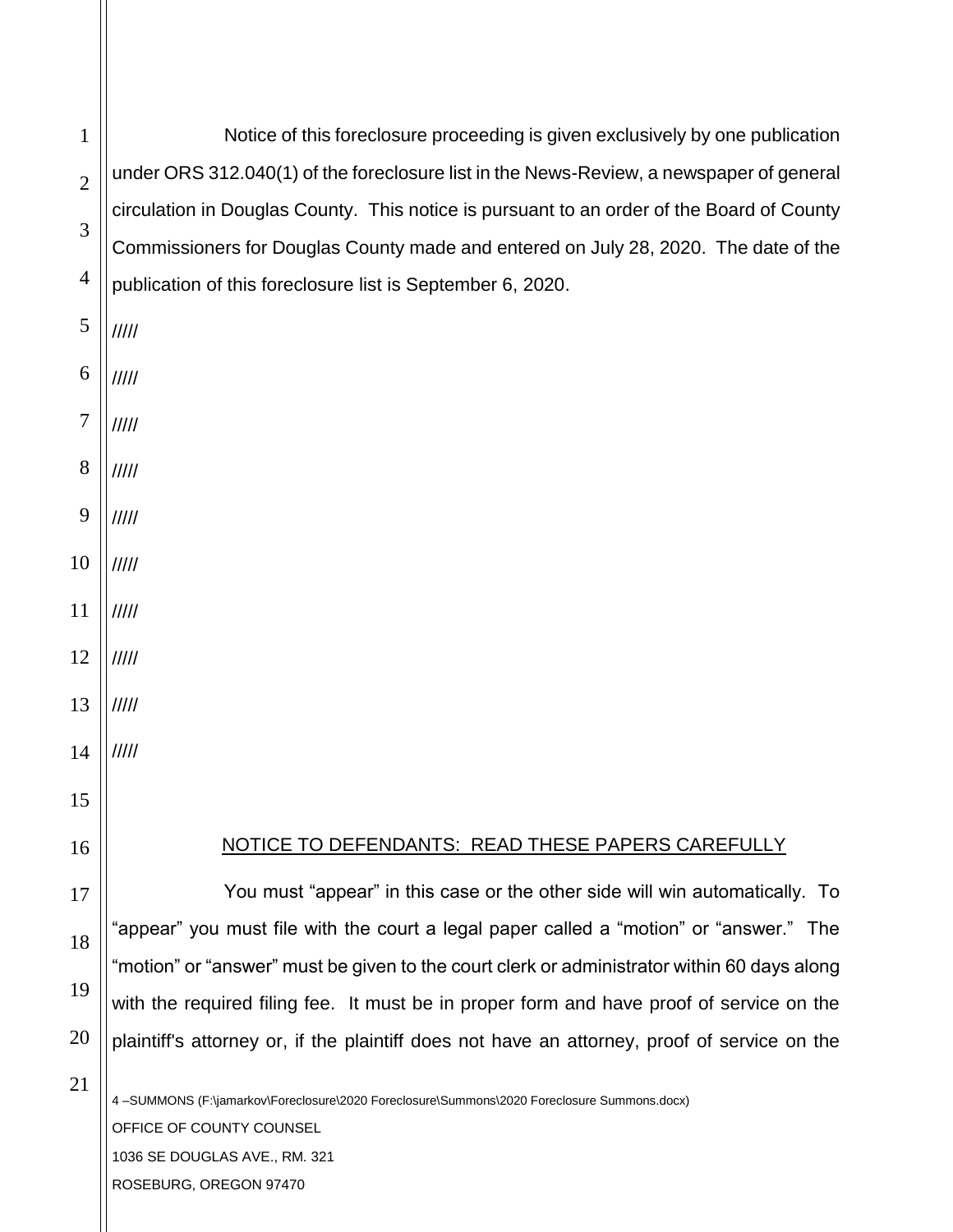| $\mathbf{1}$   | plaintiff. If you have any questions, you should see an attorney immediately. If you need  |
|----------------|--------------------------------------------------------------------------------------------|
| $\overline{2}$ | help in finding an attorney, you may call the Oregon State Bar's Lawyer Referral Service   |
|                | at 503-684-3763 or toll-free in Oregon at 800-452-7636.                                    |
| 3              | Dated: September 6, 2020                                                                   |
| $\overline{4}$ |                                                                                            |
| 5              |                                                                                            |
| 6              | /s/ Paul E. Meyer<br>Paul E. Meyer, OSB 901445                                             |
| 7              | <b>Attorney for Douglas County</b>                                                         |
|                | Douglas County Courthouse                                                                  |
| 8              | 1036 SE Douglas Ave. Rm 321<br>Roseburg, OR 97470                                          |
| 9              | Telephone: 541-440-4375                                                                    |
| 10             |                                                                                            |
|                |                                                                                            |
| 11             |                                                                                            |
| 12             |                                                                                            |
| 13             |                                                                                            |
| 14             |                                                                                            |
| 15             |                                                                                            |
|                |                                                                                            |
| 16             |                                                                                            |
| 17             |                                                                                            |
| 18             |                                                                                            |
| 19             |                                                                                            |
| 20             |                                                                                            |
|                |                                                                                            |
| 21             | 5-SUMMONS (F:\jamarkov\Foreclosure\2020 Foreclosure\Summons\2020 Foreclosure Summons.docx) |
|                | OFFICE OF COUNTY COUNSEL                                                                   |
|                | 1036 SE DOUGLAS AVE., RM. 321                                                              |
|                | ROSEBURG, OREGON 97470                                                                     |

 $\parallel$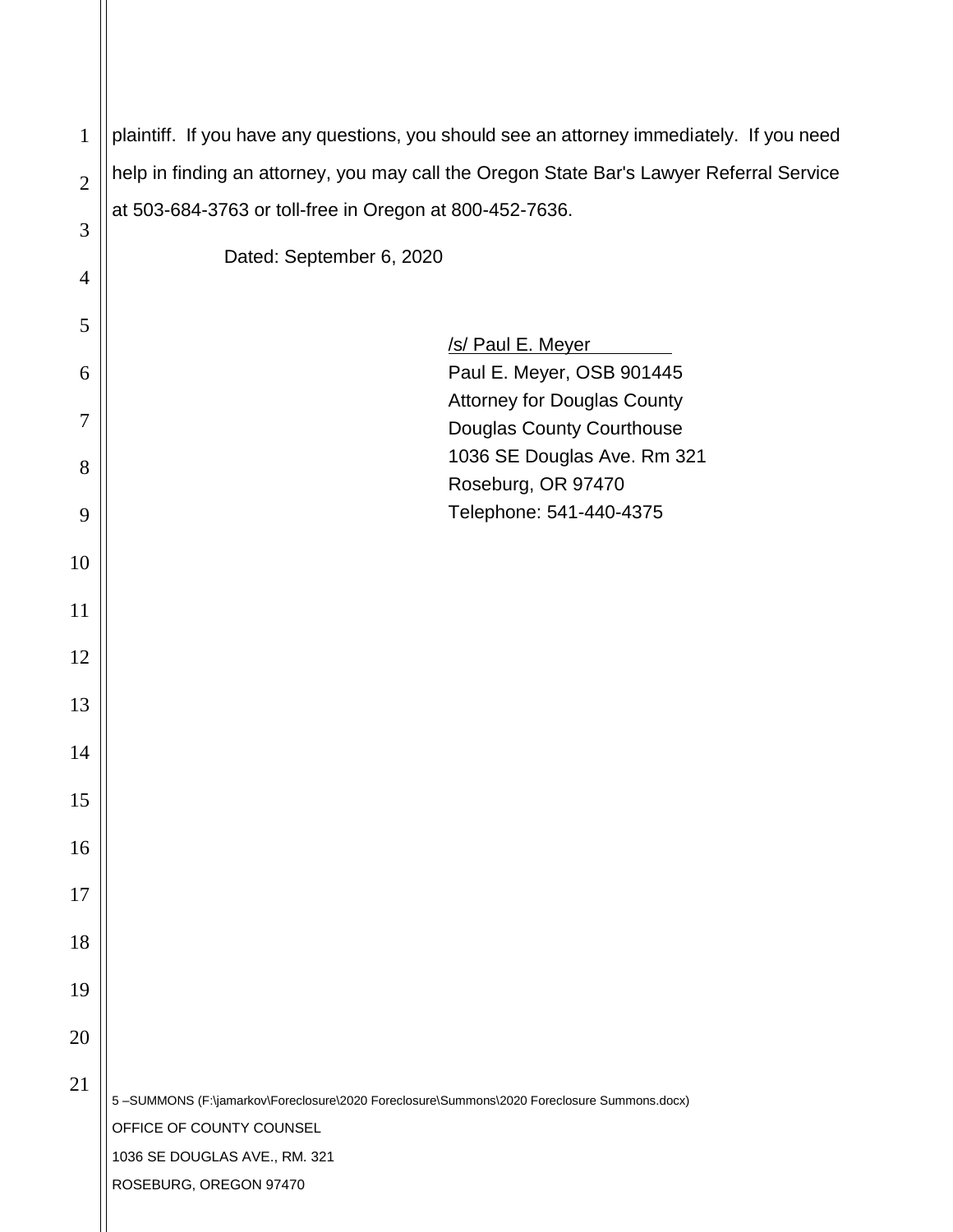| 644 SE CASS AVE LLC                                  | *2016-17      | 51.01     | 28.57    | 79.58     |
|------------------------------------------------------|---------------|-----------|----------|-----------|
| > AARON MITCHELL                                     | 2017-18       | 1,420.35  | 624.95   | 2,045.30  |
| 7318 N OLIN AVE                                      | 2018-19       | 1,463.29  | 409.74   | 1,873.03  |
| PORTLAND, OR 97203                                   | 2019-20       | 1,501.62  | 180.18   | 1,681.80  |
| R70038 27-05W-19BC-12400 00451.                      | <b>TOTALS</b> | 4,436.27  | 1,243.44 | 5,679.71  |
| RAILROAD ADD ROSEBURG, BLOCK 36,                     |               |           |          |           |
| LOT PT 1 & 2, ACRES 0.06                             |               |           |          |           |
| ADDIS, RONALD DEAN & JANICE E                        | *2016-17      | 680.56    | 391.83   | 1,072.39  |
| 733 WINSTON SECTN RD                                 | 2017-18       | 1,271.18  | 559.32   | 1,830.50  |
| WINSTON, OR 97496                                    | 2018-19       | 1,304.03  | 365.12   | 1,669.15  |
| R42385 28-06W-22B-00300 11602.                       | 2019-20       | 1,338.86  | 160.66   | 1,499.52  |
| TRACT M&B INST 72-9520, ACRES 0.56                   | <b>TOTALS</b> | 4,594.63  | 1,476.93 | 6,071.56  |
| AGG GENERAL PARTNERSHIP                              | *2016-17      | 485.73    | 291.44   | 777.17    |
| > ZIMMERMAN                                          | 2017-18       | 499.75    | 219.90   | 719.65    |
| PO BOX 1283                                          | 2018-19       | 515.27    | 144.27   | 659.54    |
| CANYONVILLE, OR 97417                                | 2019-20       | 530.73    | 63.69    | 594.42    |
| R21722 30-04W-06-00400 01504.                        | <b>TOTALS</b> | 2,031.48  | 719.30   | 2,750.78  |
| TRACT PT LOTS 9,10,14 & 15 (IN                       |               |           |          |           |
| FIRE) SEE R21730 FOR BAL TL, ACRES 14.21             |               |           |          |           |
| AGG GENERAL PARTNERSHIP                              | *2016-17      | 352.57    | 211.54   | 564.11    |
| > ZIMMERMAN                                          | 2017-18       | 333.82    | 146.88   | 480.70    |
| PO BOX 1283                                          | 2018-19       | 354.85    | 99.36    | 454.21    |
| CANYONVILLE, OR 97417                                | 2019-20       | 361.62    | 43.40    | 405.02    |
| R21730 30-04W-06-00400 01500.                        | <b>TOTALS</b> | 1,402.86  | 501.18   | 1,904.04  |
| TRACT PT LOTS 9,10,14 & 15 (IN                       |               |           |          |           |
| DFPA) SEE R21722 FOR BAL TL, ACRES 66.8              |               |           |          |           |
| APPLEGARTH, KELLY                                    | *2016-17      | 1,528.03  | 916.81   | 2,444.84  |
| 2425 NE DIAMOND LAKE BLVD                            | 2017-18       | 1,580.73  | 695.53   | 2,276.26  |
| ROSEBURG, OR 97470                                   | 2018-19       | 1,628.55  | 455.99   | 2,084.54  |
| R40532 27-05W-19AA-03100 00475.                      | 2019-20       | 1,671.19  | 200.54   | 1,871.73  |
| BROOKSIDE 1ST ADD, LOT PT 19,<br><b>ACRES 0.71</b>   | <b>TOTALS</b> | 6,408.50  | 2,268.87 | 8,677.37  |
|                                                      |               |           |          |           |
| AUSTIN, E DORA                                       | *2016-17      | 6,184.71  | 3,706.40 | 9,891.11  |
| > DON MARTINEZ                                       | 2017-18       | 5,456.72  | 2,400.96 | 7,857.68  |
| 17809 JERSEY AVE                                     | 2018-19       | 7,695.71  | 2,154.80 | 9,850.51  |
| ARTESIA, CA 90701                                    | 2019-20       | 4,857.39  | 582.90   | 5,440.29  |
| R70675 27-05W-19CB-09900 00433.                      | <b>TOTALS</b> | 24,194.53 | 8,845.06 | 33,039.59 |
| ROSEBURG, BLOCK 47, LOT 7 & 8,<br><b>ACRES 0.42</b>  |               |           |          |           |
| BAKER, KATHY                                         | *2016-17      | 800.64    | 480.38   | 1,281.02  |
| 1453 SW KENDALL                                      | 2017-18       | 1,283.18  | 564.61   | 1,847.79  |
| ROSEBURG, OR 97471                                   | 2018-19       | 1,307.94  | 366.22   | 1,674.16  |
| R37913 28-06W-15AB-02100 00414.                      | 2019-20       | 860.21    | 103.22   | 963.43    |
| TRACT M&B V107 P258 LESS PT SD,<br><b>ACRES 1.60</b> | <b>TOTALS</b> | 4,251.97  | 1,514.43 | 5,766.40  |

EXHIBIT A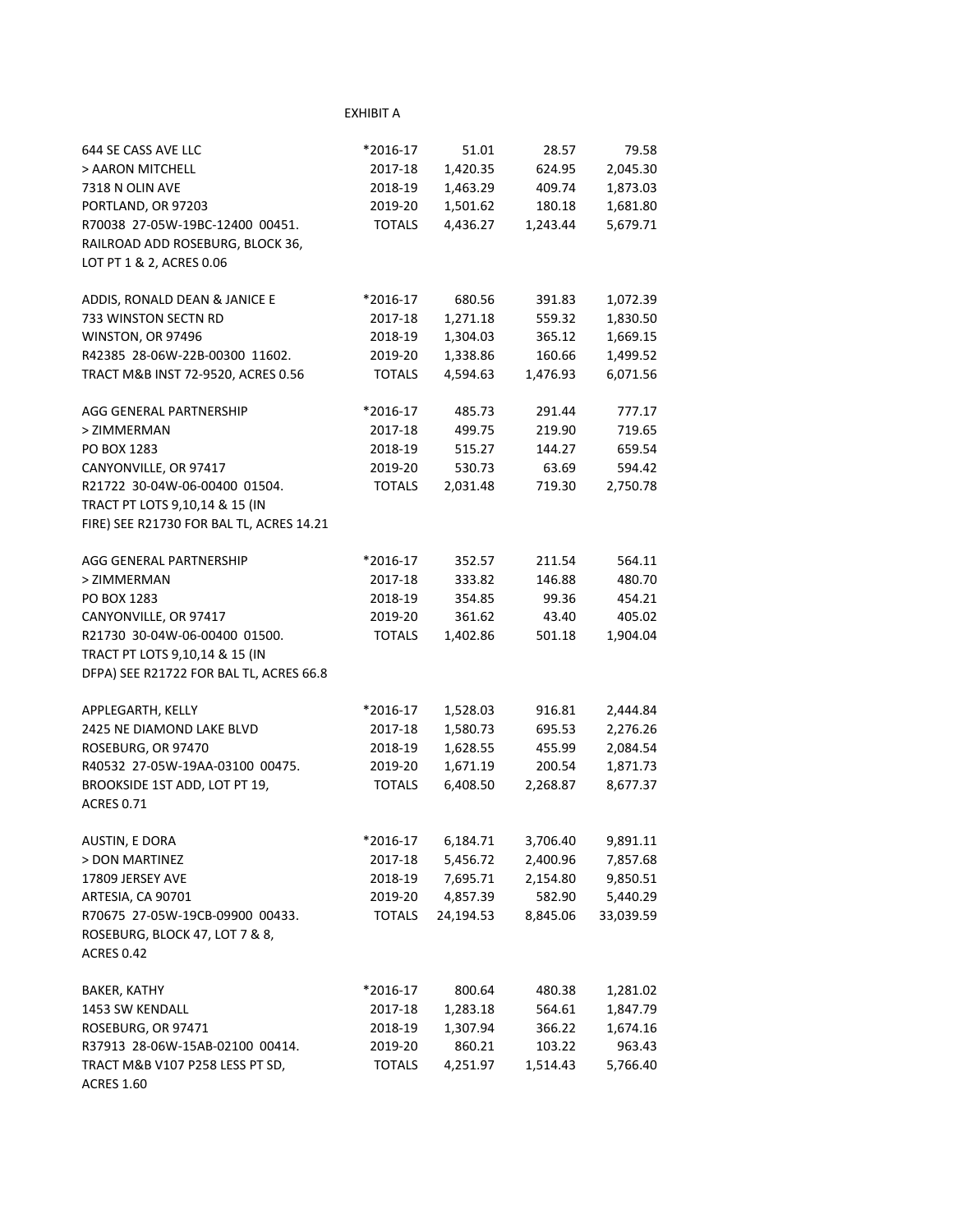| <b>BARG, STANLEY R</b>              | *2016-17      | 770.53    | 443.51   | 1,214.04  |
|-------------------------------------|---------------|-----------|----------|-----------|
| 3128 NE FOLLETT ST                  | 2017-18       | 1,728.34  | 760.46   | 2,488.80  |
| ROSEBURG, OR 97470                  | 2018-19       | 1,826.70  | 511.47   | 2,338.17  |
| R72102 27-05W-06CC-13400 00401.     | 2019-20       | 1,340.92  | 160.91   | 1,501.83  |
| ROSEBURG ORCH CO TR1 PL1, LOT PT    | <b>TOTALS</b> | 5,666.49  | 1,876.35 | 7,542.84  |
| 156, ACRES 0.25                     |               |           |          |           |
|                                     |               |           |          |           |
| BARNEBURG, FREDDY L                 | *2016-17      | 2,040.01  | 1,224.00 | 3,264.01  |
| <b>PMB 180</b>                      | 2017-18       | 2,176.71  | 957.74   | 3,134.45  |
| 465 NE 181ST AVE                    | 2018-19       | 2,218.85  | 621.28   | 2,840.13  |
| PORTLAND, OR 97230-6660             | 2019-20       | 2,272.59  | 272.71   | 2,545.30  |
| R67664 26-04W-14A-00700 01203.      | <b>TOTALS</b> | 8,708.16  | 3,075.73 | 11,783.89 |
| SKY PARK EST, BLOCK 1, LOT 14,      |               |           |          |           |
| <b>ACRES 0.60</b>                   |               |           |          |           |
|                                     |               |           |          |           |
| <b>BARNES, ROBERT E</b>             | *2016-17      | 137.69    | 78.45    | 216.14    |
| PO BOX 764                          | 2017-18       | 318.10    | 139.96   | 458.06    |
| CANYONVILLE, OR 97417               | 2018-19       | 327.23    | 91.62    | 418.85    |
| R37814 30-05W-27CC-04200 00801.     | 2019-20       | 336.82    | 40.42    | 377.24    |
| ANDERSON'S 2ND ADD, BLOCK 3, LOT    | <b>TOTALS</b> | 1,119.84  | 350.45   | 1,470.29  |
| 3, ACRES 0.11, MS X# X097287, Home  |               |           |          |           |
| ID 177131                           |               |           |          |           |
| BARNES, ROBERT EDWARD               | 2018-19       | 37.86     | 10.60    | 48.46     |
| PO BOX 764                          | 2019-20       | 38.96     | 4.68     | 43.64     |
| CANYONVILLE, OR 97417               | <b>TOTALS</b> | 76.82     | 15.28    | 92.10     |
| M88138 30-05W-27CC-04200 00801.     |               |           |          |           |
| MFD STRUCT SERIAL # 550XS1424, X #  |               |           |          |           |
| X097287, Home ID 177131 ON REAL     |               |           |          |           |
| ACCT 30-05W-27CC-04200, REAL MS     |               |           |          |           |
|                                     |               |           |          |           |
| BISHOP, DONALD GLENN &              | *2016-17      | 915.85    | 549.51   | 1,465.36  |
| FONVILLE, CARMEN ALDANA             | 2017-18       | 943.19    | 414.99   | 1,358.18  |
| PO BOX 1325                         | 2018-19       | 922.38    | 258.27   | 1,180.65  |
| SUTHERLIN, OR 97479                 | 2019-20       | 950.28    | 114.03   | 1,064.31  |
| R55386 25-05W-17DC-02000 13001.     | <b>TOTALS</b> | 3,731.70  | 1,336.80 | 5,068.50  |
| SUTHERLIN AMENDED PLAT, BLOCK 20,   |               |           |          |           |
| LOT 16, 17 & PT 15 & 18, ACRES 0.17 |               |           |          |           |
|                                     |               |           |          |           |
| BODENHAMER, PAUL H JR &             | *2016-17      | 2,377.00  | 1,426.20 | 3,803.20  |
| BARTRAM, DAN                        | 2017-18       | 2,458.95  | 1,081.95 | 3,540.90  |
| 725 SE LANE ST                      | 2018-19       | 2,813.33  | 787.73   | 3,601.06  |
| ROSEBURG, OR 97470                  | 2019-20       | 5,073.14  | 608.77   | 5,681.91  |
| R71641 27-05W-19CB-16500 00451.     | <b>TOTALS</b> | 12,722.42 | 3,904.65 | 16,627.07 |
| RAILROAD ADD ROSEBURG, BLOCK 57,    |               |           |          |           |
| LOT 7 & 8, ACRES 0.18               |               |           |          |           |
| <b>BURRUSS, JEFFREY</b>             | *2016-17      | 2,326.57  | 1,395.94 | 3,722.51  |
| 125 OWOSSO DR                       | 2017-18       | 2,173.68  | 956.43   | 3,130.11  |
| <b>EUGENE, OR 97404</b>             | 2018-19       | 2,332.89  | 653.21   | 2,986.10  |
| R35070 30-05W-27CD-03100 00801.     | 2019-20       | 2,332.04  | 279.84   | 2,611.88  |
| CANYONVILLE, BLOCK 11, LOT 1 & B    | <b>TOTALS</b> | 9,165.18  | 3,285.42 | 12,450.60 |
| 12 L 4 & ALL VAC THIRD ST BETWEEN   |               |           |          |           |
| B 11 & 12, ACRES 0.41               |               |           |          |           |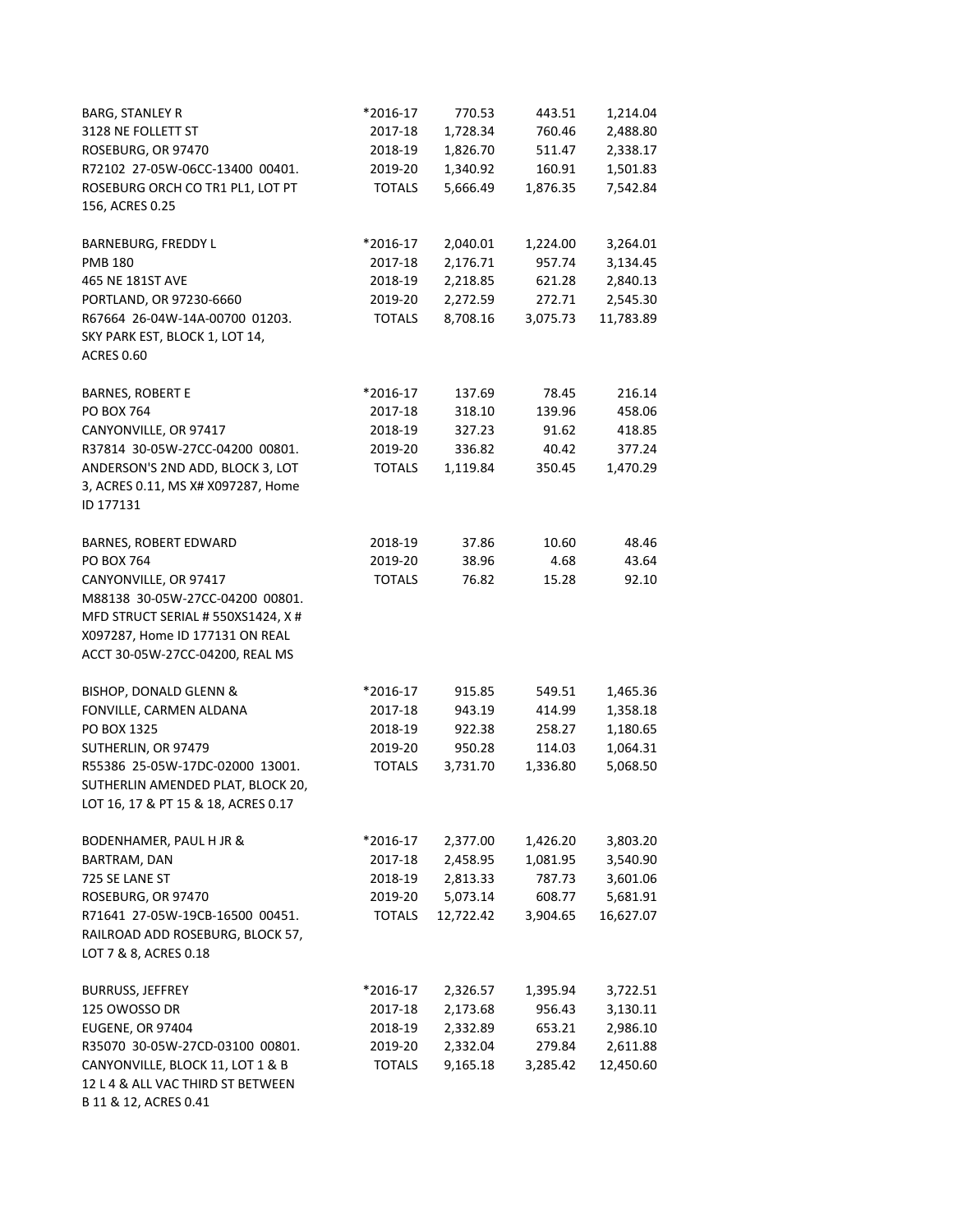| CADY, WILMA LEONA &                    | *2016-17      | 24.82     | 13.90    | 38.72     |
|----------------------------------------|---------------|-----------|----------|-----------|
| <b>BECKSTROM, NINA &amp;</b>           | 2017-18       | 397.11    | 174.74   | 571.85    |
| BATES, MANLY R ETAL                    | 2018-19       | 406.44    | 113.82   | 520.26    |
| 1555 N GAZLEY RD                       | 2019-20       | 416.33    | 49.96    | 466.29    |
| MYRTLE CREEK, OR 97457                 | <b>TOTALS</b> | 1,244.70  | 352.42   | 1,597.12  |
| R32386 30-05W-26B-01400 00803.         |               |           |          |           |
| TRACT M&B VOL 221 PG 499D: M&B         |               |           |          |           |
| INST 254805, ACRES 1.50, MS X#         |               |           |          |           |
| X063957, Home ID 152293                |               |           |          |           |
|                                        |               |           |          |           |
| CAIN, HOLLY                            | *2016-17      | 2,109.92  | 1,265.96 | 3,375.88  |
| PO BOX 411                             | 2017-18       | 2,172.95  | 956.10   | 3,129.05  |
| BROADWAY, NC 27505                     | 2018-19       | 2,125.00  | 595.00   | 2,720.00  |
| R59572 25-05W-16AD-12500 13001.        | 2019-20       | 2,189.31  | 262.72   | 2,452.03  |
| CENTRAL ONE SUB, LOT 1, ACRES 0.15     | <b>TOTALS</b> | 8,597.18  | 3,079.78 | 11,676.96 |
|                                        |               |           |          |           |
| CARLSON, GERALD B                      | *2016-17      | 122.53    | 68.61    | 191.14    |
| <b>PO BOX 625</b>                      | 2017-18       | 491.05    | 216.06   | 707.11    |
| ROSEBURG, OR 97470                     | 2018-19       | 498.05    | 139.45   | 637.50    |
| R44968 28-07W-02-01703 11609.          | 2019-20       | 505.54    | 60.66    | 566.20    |
| P.P. 1996-107, PARCEL 2, ACRES 9.88    | <b>TOTALS</b> | 1,617.17  | 484.78   | 2,101.95  |
|                                        |               |           |          |           |
| CARR, BETTY JO                         | *2016-17      | 367.89    | 206.02   | 573.91    |
| 1830 NE STEPHENS ST                    | 2017-18       | 3,414.51  | 1,502.38 | 4,916.89  |
| ROSEBURG, OR 97470                     | 2018-19       | 3,517.79  | 984.97   | 4,502.76  |
| R44572 27-06W-12DD-10100 00401.        | 2019-20       | 3,609.91  | 433.19   | 4,043.10  |
| ROSEBURG FRUITVALE ADD, LOT PT 4,      | <b>TOTALS</b> | 10,910.10 | 3,126.56 | 14,036.66 |
| LESS PT TO R/W, LESS PT SD, ACRES 0.34 |               |           |          |           |
|                                        |               |           |          |           |
| CONNER, JESSICA                        | *2016-17      | 82.83     | 49.70    | 132.53    |
| 90599 COBURG RD                        | 2017-18       | 79.30     | 34.89    | 114.19    |
| EUGENE, OR 97408                       | 2018-19       | 79.35     | 22.21    | 101.56    |
| M86717 21-04W-19DD-01100 02203.        | 2019-20       | 75.48     | 9.06     | 84.54     |
| MFD STRUCT SERIAL # 09L17790, X #      | <b>TOTALS</b> | 316.96    | 115.86   | 432.82    |
| X176246, Home ID 237435 ON REAL        |               |           |          |           |
| ACCT 21-04W-19DD-01100, REAL MS,       |               |           |          |           |
| (1) SOUTHSIDE OLD HWY 99 (2) AT        |               |           |          |           |
| <b>CURTIN INTCHG (4) STAFF NOTE</b>    |               |           |          |           |
|                                        |               |           |          |           |
| CONNER, JESSICA                        | *2016-17      | 756.70    | 454.02   | 1,210.72  |
| 90599 COBURG RD                        | 2017-18       | 604.95    | 266.18   | 871.13    |
| <b>EUGENE, OR 97408</b>                | 2018-19       | 681.77    | 190.89   | 872.66    |
| R17447 21-04W-19DD-01100 02203.        | 2019-20       | 630.34    | 75.64    | 705.98    |
| TRACT M&B V167 P555: M&B INST          | <b>TOTALS</b> | 2,673.76  | 986.73   | 3,660.49  |
| 286507, ACRES 0.17, MS X# X176246,     |               |           |          |           |
| Home ID 237435                         |               |           |          |           |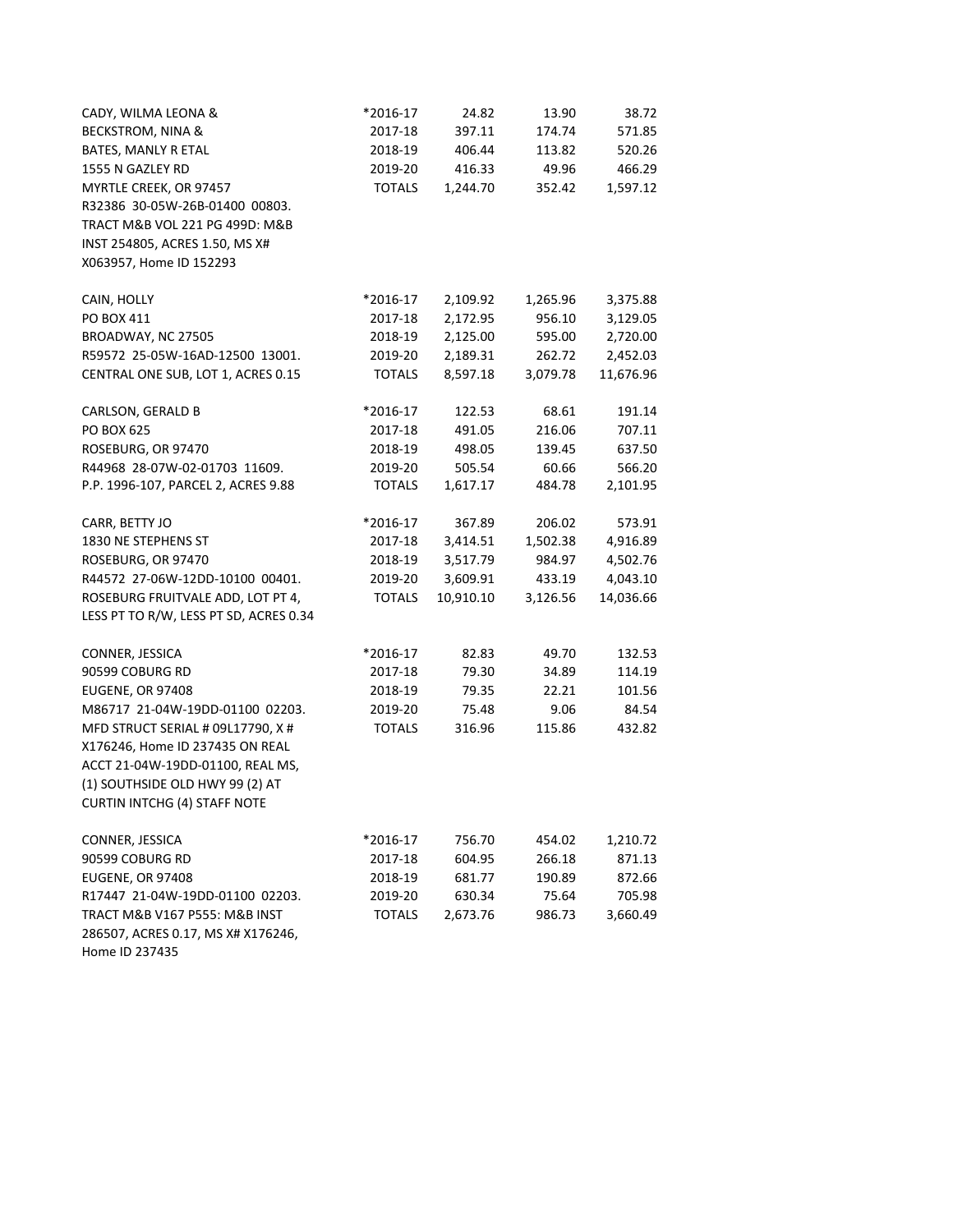| COX, KENNETH &                                                                             | *2016-17      | 2,113.11 | 1,267.81 | 3,380.92  |
|--------------------------------------------------------------------------------------------|---------------|----------|----------|-----------|
| <b>GARLAND, KATHERINE</b>                                                                  | 2017-18       | 2,187.40 | 962.46   | 3,149.86  |
| 847 NE NASH ST                                                                             | 2018-19       | 2,253.55 | 631.00   | 2,884.55  |
| ROSEBURG, OR 97470                                                                         | 2019-20       | 2,312.59 | 277.51   | 2,590.10  |
| R57249 27-05W-18CA-01800 00451.                                                            | <b>TOTALS</b> | 8,866.65 | 3,138.78 | 12,005.43 |
| BEULAH ADD, BLOCK 1, LOT 1, ACRES 0.16                                                     |               |          |          |           |
| CUNNINGHAM, RONALD D                                                                       | *2016-17      | 1,440.93 | 864.56   | 2,305.49  |
| 142 GLENNAN PONDS LN                                                                       | 2017-18       | 1,444.10 | 635.41   | 2,079.51  |
| OAKLAND, OR 97462                                                                          | 2018-19       | 1,364.42 | 382.03   | 1,746.45  |
| R70019 24-05W-16-00600 00108.                                                              | 2019-20       | 1,357.94 | 162.95   | 1,520.89  |
| TRACT M&B INST 74-9010, ACRES 2.00                                                         | <b>TOTALS</b> | 5,607.39 | 2,044.95 | 7,652.34  |
| DAVENPORT, ALFRED & MICHELLE                                                               | *2016-17      | 1,615.82 | 969.35   | 2,585.17  |
| 291 NW SHERRY STREET                                                                       | 2017-18       | 1,856.37 | 816.80   | 2,673.17  |
| WINSTON, OR 97496                                                                          | 2018-19       | 2,072.99 | 580.43   | 2,653.42  |
| R50663 28-06W-21BA-02300 11604.                                                            | 2019-20       | 2,104.80 | 252.58   | 2,357.38  |
| WHITE SUB, LOT PT 3, ACRES 0.24                                                            | <b>TOTALS</b> | 7,649.98 | 2,619.16 | 10,269.14 |
| DIAZ, MAXIMINO RODRIGUEZ                                                                   | *2016-17      | 1,406.21 | 843.74   | 2,249.95  |
| 722 W WHARTON ST                                                                           | 2017-18       | 1,625.03 | 715.01   | 2,340.04  |
| ROSEBURG, OR 97471                                                                         | 2018-19       | 1,720.26 | 481.68   | 2,201.94  |
| R25405 27-06W-24BB-11300 00401.                                                            | 2019-20       | 1,746.69 | 209.60   | 1,956.29  |
| BROWN'S FAIR ACRES, BLOCK 5, LOT 2                                                         | <b>TOTALS</b> | 6,498.19 | 2,250.03 | 8,748.22  |
| VAC, ACRES 0.15                                                                            |               |          |          |           |
| DICKSON, ERNEST                                                                            | *2016-17      | 545.32   | 315.75   | 861.07    |
| 412 WELLS RD                                                                               | 2017-18       | 903.68   | 397.62   | 1,301.30  |
| OAKLAND, OR 97462                                                                          | 2018-19       | 931.35   | 260.77   | 1,192.12  |
| R35355 25-05W-04DA-01600 00101.                                                            | 2019-20       | 967.85   | 116.14   | 1,083.99  |
| TRACT M&B V236 INST 185631: M&B<br>V140 P46: LESS PT SD, ACRES 0.92                        | <b>TOTALS</b> | 3,348.20 | 1,090.28 | 4,438.48  |
|                                                                                            |               |          |          |           |
| FLOREK, PATRICIA                                                                           | *2016-17      | 406.00   | 243.60   | 649.60    |
| PO BOX 641                                                                                 | 2017-18       | 426.09   | 187.48   | 613.57    |
| GLENDALE, OR 97442                                                                         | 2018-19       | 1,272.19 | 356.21   | 1,628.40  |
| R42054 33-06W-05AA-00600 07701.                                                            | 2019-20       | 1,316.75 | 158.02   | 1,474.77  |
| GILBERTSON'S ADD, BLOCK 3, LOT PT<br>1, ACRES 0.11                                         | <b>TOTALS</b> | 3,421.03 | 945.31   | 4,366.34  |
| FOWLER, CAMERON DAY                                                                        | *2016-17      | 1,545.05 | 927.04   | 2,472.09  |
| % FOWLER, PAIGE CONSERVATOR                                                                | 2017-18       | 1,613.80 | 710.07   | 2,323.87  |
| PO BOX 2177                                                                                | 2018-19       | 1,739.93 | 487.18   | 2,227.11  |
| MYRTLE CREEK, OR 97457-0178                                                                | 2019-20       | 1,787.50 | 214.51   | 2,002.01  |
| R32822 30-05W-08CC-03200 01906.<br>VALLEY VIEW MH ESTS 1ST, LOT PT 4,<br><b>ACRES 1.16</b> | <b>TOTALS</b> | 6,686.28 | 2,338.80 | 9,025.08  |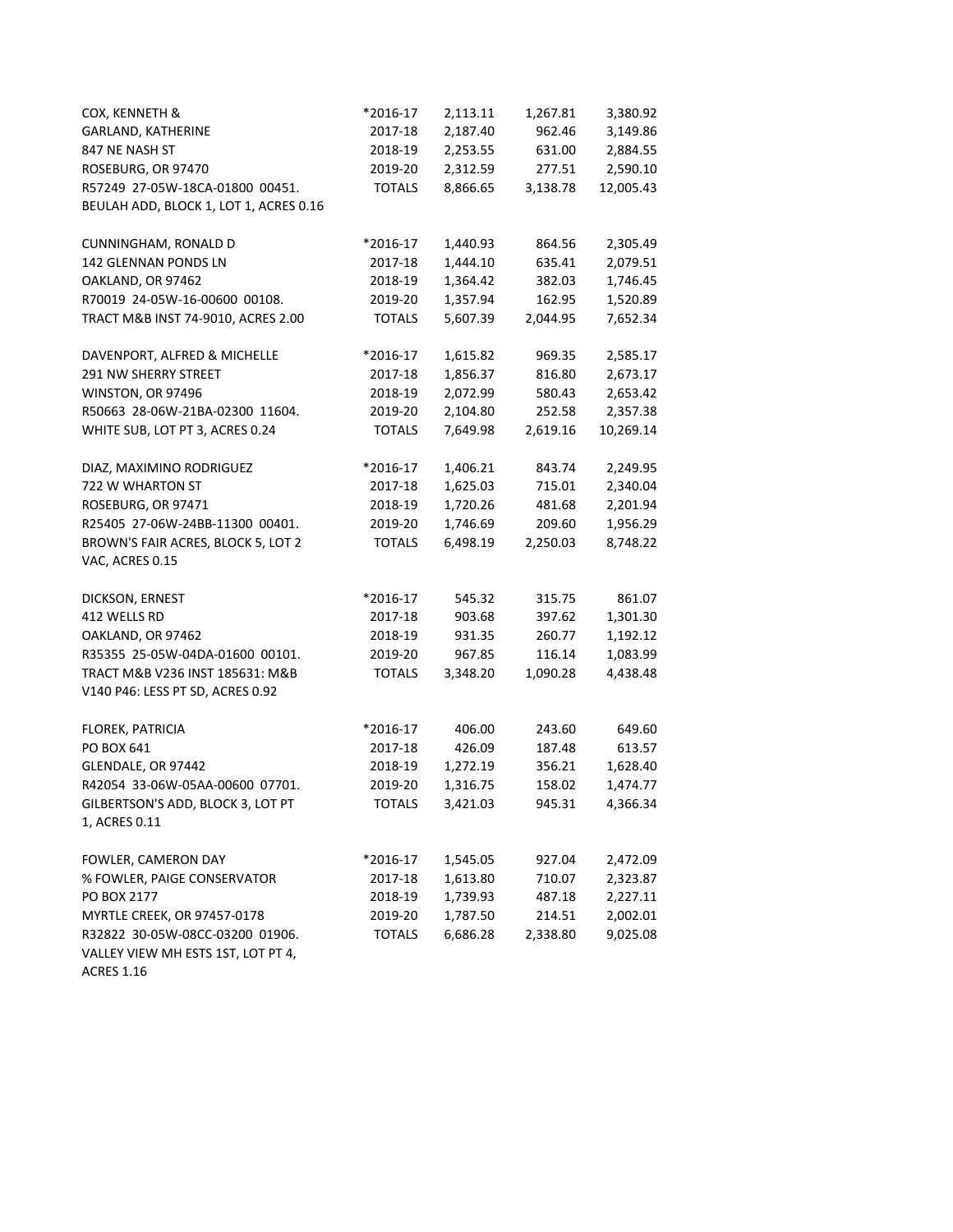| FREDRICKSON, MARVIN E & PATRICIA C  | *2016-17      | 1,044.14 | 623.66   | 1,667.80 |
|-------------------------------------|---------------|----------|----------|----------|
| % FOWLER, DUSTIN MICHAEL &          | 2017-18       | 1,170.28 | 514.92   | 1,685.20 |
| BENN, KARYN MARIE                   | 2018-19       | 1,280.43 | 358.53   | 1,638.96 |
| 1100 LAURA ST                       | 2019-20       | 1,316.82 | 158.02   | 1,474.84 |
| MYRTLE CREEK, OR 97457              | <b>TOTALS</b> | 4,811.67 | 1,655.13 | 6,466.80 |
| R72391 29-05W-33CA-00500 01906.     |               |          |          |          |
| BRIGGS ACRES 1ST ADD, LOT 16,       |               |          |          |          |
| <b>ACRES 0.42</b>                   |               |          |          |          |
|                                     |               |          |          |          |
| FREEMAN, DEBRA                      | 2019-20       | 436.66   | 52.40    | 489.06   |
| 277 CARTE LN                        | <b>TOTALS</b> | 436.66   | 52.40    | 489.06   |
| MYRTLE CREEK, OR 97457              |               |          |          |          |
| R63756 29-05W-33DB-00100 01906.     |               |          |          |          |
| TRACT M&B VOL 227 PT 929D, ACRES    |               |          |          |          |
| 2.03, MS X# X123655, Home ID 197274 |               |          |          |          |
|                                     |               |          |          |          |
| FREEMAN, DEBRA JEAN                 | *2016-17      | 9.47     | 5.69     | 15.16    |
| <b>PO BOX 42</b>                    | 2017-18       | 9.76     | 4.29     | 14.05    |
| CANYONVILLE, OR 97417               | 2018-19       | 10.07    | 2.82     | 12.89    |
| M90475 29-05W-33DB-00100 01906.     | 2019-20       | 10.35    | 1.24     | 11.59    |
| MFD STRUCT SERIAL # 091969S0038, X  | <b>TOTALS</b> | 39.65    | 14.04    | 53.69    |
| # X123655, Home ID 197274 ON REAL   |               |          |          |          |
| ACCT 29-05W-33DB-00100, REAL MS     |               |          |          |          |
|                                     |               |          |          |          |
| GOLDSON-HEDDEN, MARGARET TRS &      | *2016-17      | 229.56   | 137.68   | 367.24   |
| FANNIE L GOLDSON LIVING TRUST &     | 2017-18       | 236.57   | 104.08   | 340.65   |
| GOLDSON-HEDDEN, MARGARET ANN        | 2018-19       | 251.45   | 70.40    | 321.85   |
| PO BOX 635                          | 2019-20       | 252.56   | 30.31    | 282.87   |
| SCOTTSBURG, OR 97473                | <b>TOTALS</b> | 970.14   | 342.47   | 1,312.61 |
| R17563 22-09W-18CA-02500 10500.     |               |          |          |          |
| SCOTTSBURG, BLOCK 33, LOT 3-6 N OF  |               |          |          |          |
| HWY, ACRES 0.42                     |               |          |          |          |
| GOLDSON-HEDDEN, MARGARET TRS &      | *2016-17      | 950.33   | 570.18   | 1,520.51 |
| FANNIE L GOLDSON LIVING TRUST       | 2017-18       | 977.09   | 429.93   | 1,407.02 |
| <b>PO BOX 635</b>                   | 2018-19       | 1,041.09 | 291.50   | 1,332.59 |
| SCOTTSBURG, OR 97473                | 2019-20       | 1,055.53 | 126.66   | 1,182.19 |
| R17571 22-09W-18CA-02501 10507.     | <b>TOTALS</b> | 4,024.04 | 1,418.27 | 5,442.31 |
| SCOTTSBURG, BLOCK 33, LOT 1, 2, 7   |               |          |          |          |
| & 8 N OF HWY, ACRES 0.42            |               |          |          |          |
|                                     |               |          |          |          |
| <b>GRANDELL, MICHAEL K</b>          | *2016-17      | 71.75    | 42.37    | 114.12   |
| <b>PO BOX 140</b>                   | 2017-18       | 90.27    | 39.72    | 129.99   |
| WINCHESTER, OR 97495                | 2018-19       | 93.02    | 26.04    | 119.06   |
| R35804 26-06W-36AD-00701 00403.     | 2019-20       | 95.25    | 11.43    | 106.68   |
| TAFT ADD TO FAIRACRES, BLOCK 1,     | <b>TOTALS</b> | 350.29   | 119.56   | 469.85   |
| LOT 8, ACRES 0.13                   |               |          |          |          |
| <b>GRANDELL, MICHAEL K</b>          | *2016-17      | 1,187.39 | 712.43   | 1,899.82 |
| <b>PO BOX 140</b>                   | 2017-18       | 1,224.50 | 538.78   | 1,763.28 |
| WINCHESTER, OR 97495                | 2018-19       | 1,280.14 |          |          |
| R55824 26-06W-36AD-06400 00403.     | 2019-20       | 1,232.05 | 358.44   | 1,638.58 |
|                                     |               |          | 147.84   | 1,379.89 |
| TRACT M&B V231 P985, ACRES 0.09     | <b>TOTALS</b> | 4,924.08 | 1,757.49 | 6,681.57 |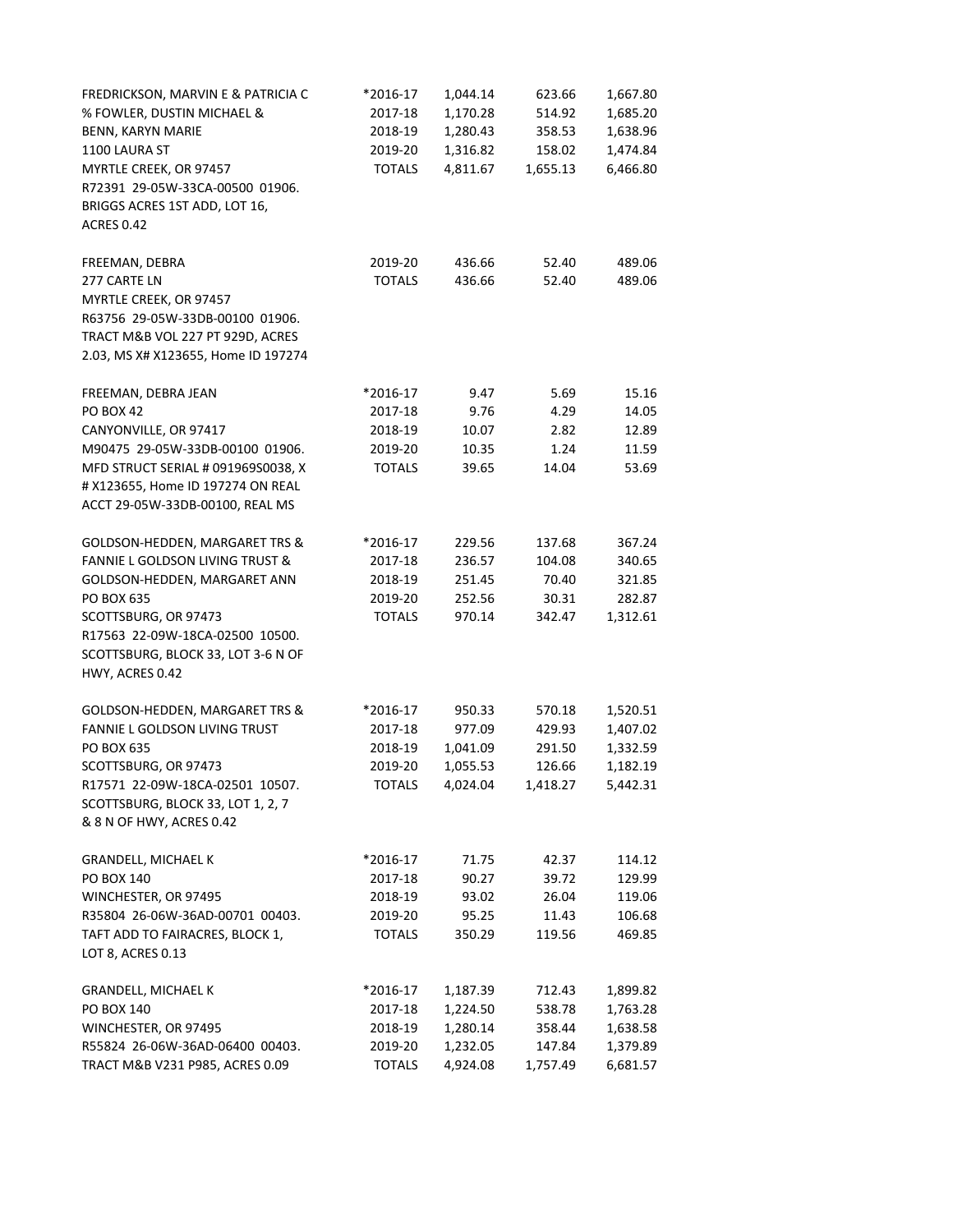| <b>GREER, TYLER</b>                    | *2016-17      | 602.21   | 361.31   | 963.52   |
|----------------------------------------|---------------|----------|----------|----------|
| 235 MCLAIN AVE                         | 2017-18       | 630.39   | 277.38   | 907.77   |
| ROSEBURG, OR 97471                     | 2018-19       | 698.06   | 195.45   | 893.51   |
| R34973 27-06W-35A-01800 00402.         | 2019-20       | 990.07   | 118.80   | 1,108.87 |
| UMPQUA PARK FRUITLAND PLAT A,          | <b>TOTALS</b> | 2,920.73 | 952.94   | 3,873.67 |
| BLOCK PT 1 & PT 2 (IN FIRE) SEE        |               |          |          |          |
| R35101 FOR BAL TL, ACRES 2.20          |               |          |          |          |
|                                        |               |          |          |          |
| GREER, TYLER                           | *2016-17      | 71.83    | 43.09    | 114.92   |
| 235 MCLAIN AVE                         | 2017-18       | 72.22    | 31.78    | 104.00   |
| ROSEBURG, OR 97471                     | 2018-19       | 72.42    | 20.28    | 92.70    |
| R35101 27-06W-35A-01800 00400.         | 2019-20       | 72.55    | 8.71     | 81.26    |
| UMPQUA PARK FRUITLAND PLAT A,          | <b>TOTALS</b> | 289.02   | 103.86   | 392.88   |
| BLOCK PT 1 & PT 2 (OUT FIRE) SEE       |               |          |          |          |
| R34973 FOR BAL TL, ACRES 0.12          |               |          |          |          |
| HANDY, MICHAEL I &                     | 2017-18       | 287.96   | 126.70   | 414.66   |
| HANDY, LUKE P                          | 2018-19       | 326.46   | 91.41    | 417.87   |
| 1222 DOERNER RD                        | 2019-20       | 328.19   | 39.38    | 367.57   |
| ROSEBURG, OR 97471                     | <b>TOTALS</b> | 942.61   | 257.49   | 1,200.10 |
| M83511 27-07W-11-00600 00402.          |               |          |          |          |
| <b>MFD STRUCT SERIAL #</b>             |               |          |          |          |
| KCCA01K50165AB, X # X238911, Home      |               |          |          |          |
| ID 285087 ON REAL ACCT                 |               |          |          |          |
| 27-07W-11-00600, REAL MS               |               |          |          |          |
| HANDY, MICHAEL I &                     | 2017-18       | 910.51   | 400.62   | 1,311.13 |
| HANDY, LUKE P                          | 2018-19       | 938.17   | 262.68   | 1,200.85 |
| 1222 DOERNER RD                        | 2019-20       | 960.84   | 115.30   | 1,076.14 |
| ROSEBURG, OR 97471                     | <b>TOTALS</b> | 2,809.52 | 778.60   | 3,588.12 |
| R24548 27-07W-11-00600 00402.          |               |          |          |          |
| EDEN ORCHARDS 1ST ADD, LOT PT 25,      |               |          |          |          |
| ACRES 13.73, MULT MS'S X# X238911;     |               |          |          |          |
| X122831, Mult Home ID's 285087; 196615 |               |          |          |          |
|                                        | *2016-17      | 40.50    | 22.68    | 63.18    |
| HANDY, MICHAEL I &<br>HANDY, LUKE P    | 2017-18       | 260.66   | 114.69   | 375.35   |
| 1222 DOERNER RD                        | 2018-19       | 270.18   | 75.65    | 345.83   |
| ROSEBURG, OR 97471                     | 2019-20       | 274.61   | 32.95    | 307.56   |
| R24564 27-07W-11-00600 00400.          | <b>TOTALS</b> | 845.95   | 245.97   | 1,091.92 |
| EDEN ORCHARDS 1ST ADD, LOT PT 26,      |               |          |          |          |
| <b>ACRES 9.48</b>                      |               |          |          |          |
|                                        |               |          |          |          |
| HIGHEST GOOD HOLDINGS INC              | *2016-17      | 1,734.22 | 1,040.53 | 2,774.75 |
| 1022 NEVADA HWY S363                   | 2017-18       | 1,717.55 | 755.73   | 2,473.28 |
| BOULDER, NV 89005                      | 2018-19       | 1,719.06 | 481.34   | 2,200.40 |
| R15850 30-01W-08-00100 01500.          | 2019-20       | 1,723.96 | 206.88   | 1,930.84 |
| TRACT LOTS 6-7-10: N1/2SW1/4 LOT       | <b>TOTALS</b> | 6,894.79 | 2,484.48 | 9,379.27 |
| 1: SE1/4SW1/4 LOT 1: NW1/4NE1/4        |               |          |          |          |

LOT 2: NE1/4NW1/4 LOT 3:, ACRES 51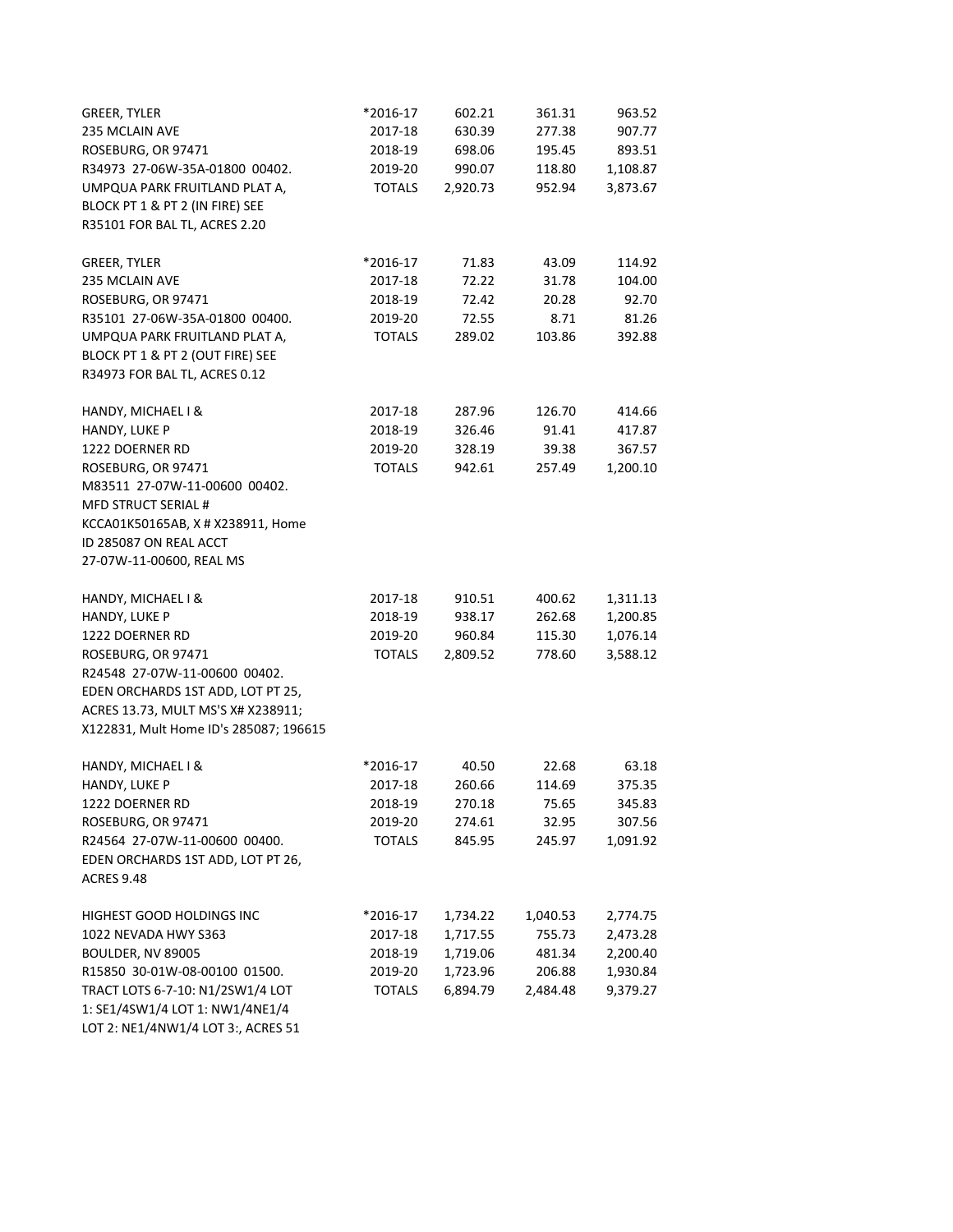| HOLMES, KENNETH A                         | *2016-17      | 95.44    | 57.27    | 152.71   |
|-------------------------------------------|---------------|----------|----------|----------|
| 144 ELDER MILL RD                         | 2017-18       | 95.44    | 42.00    | 137.44   |
| <b>TRAIL, OR 97541</b>                    | 2018-19       | 101.16   | 28.32    | 129.48   |
| R138429 29-01W-33-00600 01500.            | 2019-20       | 104.23   | 12.51    | 116.74   |
| TRACT W1/2NE1/4SW1/4,                     | <b>TOTALS</b> | 396.27   | 140.10   | 536.37   |
| SE1/4NE1/4SW1/4, E1/2NW1/4SE1/4,          |               |          |          |          |
| SW1/4NW1/4SE1/4, (IN DFPA) SEE            |               |          |          |          |
| R52850 FOR BAL, ACRES 55.00               |               |          |          |          |
|                                           |               |          |          |          |
| HOLMES, KENNETH A                         | *2016-17      | 554.72   | 332.84   | 887.56   |
| 144 ELDER MILL RD                         | 2017-18       | 554.37   | 243.93   | 798.30   |
| <b>TRAIL, OR 97541</b>                    | 2018-19       | 569.17   | 159.37   | 728.54   |
| R52850 29-01W-33-00600 01503.             | 2019-20       | 572.43   | 68.70    | 641.13   |
| TRACT W1/2NE1/4SW1/4,                     | <b>TOTALS</b> | 2,250.69 | 804.84   | 3,055.53 |
| SE1/4NE1/4SW1/4,                          |               |          |          |          |
| E1/2NW1/4SE1/4,SW1/4NW1/4SE1/4,           |               |          |          |          |
| (IN FIRE) SEE R138429 FOR BAL,            |               |          |          |          |
| <b>ACRES 5.00</b>                         |               |          |          |          |
|                                           |               |          |          |          |
| HORNER, SIERRA R &                        | *2016-17      | 212.05   | 118.75   | 330.80   |
| MARIN, CODY L &                           | 2017-18       | 864.38   | 380.31   | 1,244.69 |
| TWETE, TAYLOR Z ETAL                      | 2018-19       | 925.43   | 259.12   | 1,184.55 |
| 5773 LITTLE RIVER ROAD                    | 2019-20       | 954.65   | 114.56   | 1,069.21 |
| <b>GLIDE, OR 97443</b>                    | <b>TOTALS</b> | 2,956.51 | 872.74   | 3,829.25 |
| R40296 26-03W-34D-00800 01203.            |               |          |          |          |
| TRACT M&B INST 249794 LESS PT SD,         |               |          |          |          |
| ACRES 1.49, MS X# X146339, Home ID 214523 |               |          |          |          |
|                                           |               |          |          |          |
| JOHN V CLARK 2011 FAMILY TRUST            | *2016-17      | 1,427.40 | 856.29   | 2,283.69 |
| % MORALES, DAVID &                        | 2017-18       | 1,494.83 | 657.74   | 2,152.57 |
| MORALES, KATE                             | 2018-19       | 1,507.99 | 422.23   | 1,930.22 |
| 44114 161ST AVE E                         | 2019-20       | 1,556.74 | 186.82   | 1,743.56 |
| EATONVILLE, WA 98328                      | <b>TOTALS</b> | 5,986.96 | 2,123.08 | 8,110.04 |
| R11483 21-12W-34DA-02500 10511.           |               |          |          |          |
| RAINBOW ADD #2 TO REEDSPORT, BLOCK        |               |          |          |          |
| 2, LOT 6, ACRES 0.09                      |               |          |          |          |
|                                           |               |          |          |          |
| JOHN V CLARK 2011 FAMILY TRUST            | *2016-17      | 393.72   | 236.23   | 629.95   |
| % MORALES, DAVID &                        | 2017-18       | 428.57   | 188.56   | 617.13   |
| MORALES, KATE                             | 2018-19       | 354.62   | 99.30    | 453.92   |
| 44114 161ST AVE E                         | 2019-20       | 499.32   | 59.92    | 559.24   |
| EATONVILLE, WA 98328                      | <b>TOTALS</b> | 1,676.23 | 584.01   | 2,260.24 |
| R11491 21-12W-34DA-02600 10511.           |               |          |          |          |
| RAINBOW ADD #2 TO REEDSPORT, BLOCK        |               |          |          |          |
| 2, LOT 7, ACRES 0.09                      |               |          |          |          |
|                                           |               |          |          |          |
| JOHNSTON, RICHARD T                       | *2016-17      | 687.58   | 412.55   | 1,100.13 |
| 13600 N MYRTLE                            | 2017-18       | 685.31   | 301.54   | 986.85   |
| MYRTLE CREEK, OR 97457                    | 2018-19       | 664.43   | 186.04   | 850.47   |
| R30121 28-04W-13-00600 01900.             | 2019-20       | 664.55   | 79.74    | 744.29   |
| TRACT M&B INST 96-15504, ACRES 11.42      | <b>TOTALS</b> | 2,701.87 | 979.87   | 3,681.74 |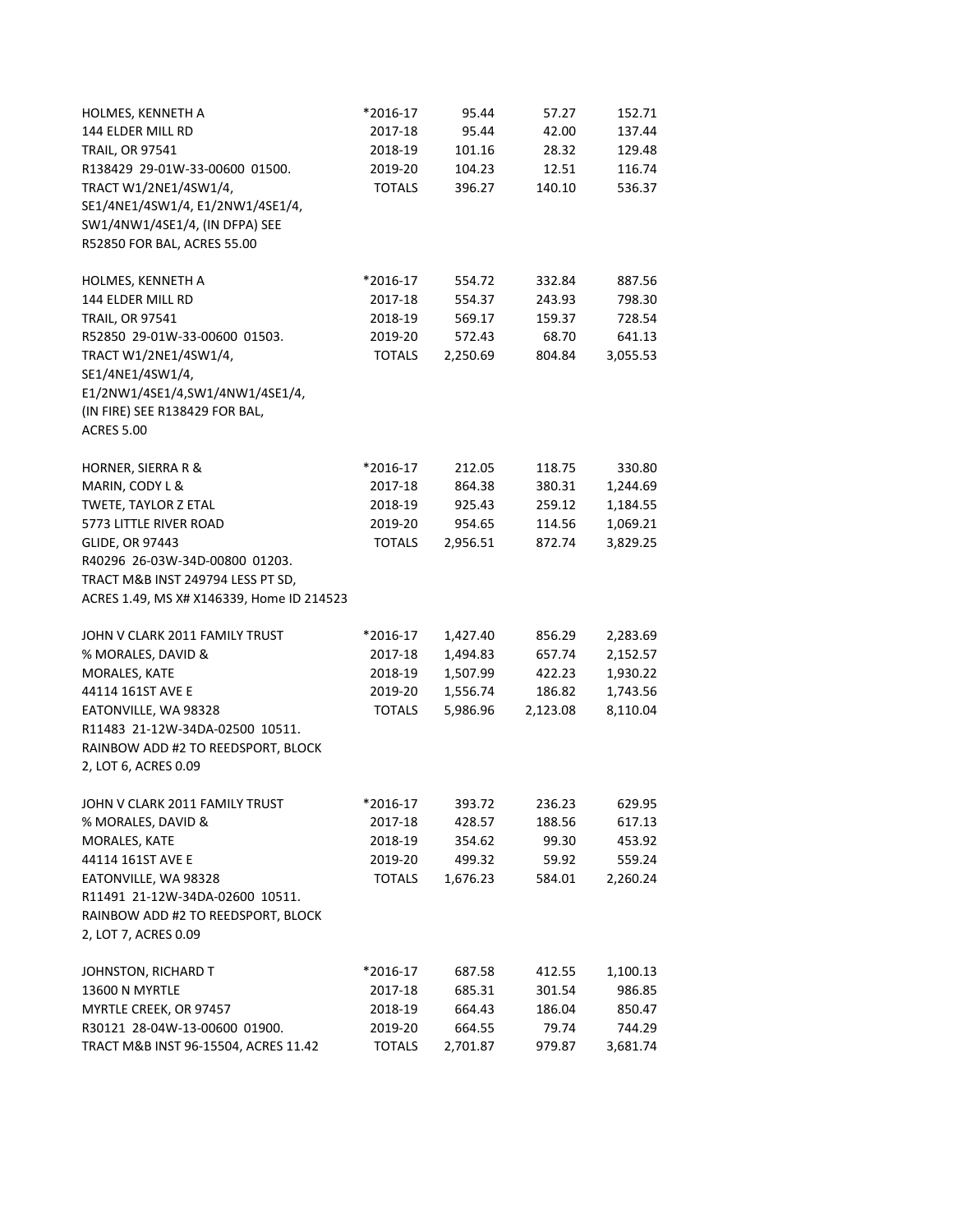| JOHNSTON, RICHARD T                 | *2016-17      | 89.20  | 53.52  | 142.72 |
|-------------------------------------|---------------|--------|--------|--------|
| 13600 N MYRTLE                      | 2017-18       | 91.32  | 40.18  | 131.50 |
| MYRTLE CREEK, OR 97457              | 2018-19       | 93.48  | 26.17  | 119.65 |
| R30609 28-04W-24-00300 01900.       | 2019-20       | 95.72  | 11.49  | 107.21 |
| TRACT PT NW1/4 N & W OF CREEK LESS  | <b>TOTALS</b> | 369.72 | 131.36 | 501.08 |
| THAT PT S OF SKUNK GULCH LESS RD,   |               |        |        |        |
| <b>ACRES 3.10</b>                   |               |        |        |        |
|                                     |               |        |        |        |
| JOHNSTON, RICHARD T                 | *2016-17      | 97.73  | 58.64  | 156.37 |
| 13600 N MYRTLE                      | 2017-18       | 87.92  | 38.69  | 126.61 |
| MYRTLE CREEK, OR 97457              | 2018-19       | 96.42  | 27.01  | 123.43 |
| R30617 28-04W-24-00500 01900.       | 2019-20       | 115.30 | 13.84  | 129.14 |
| TRACT PT NW1/4 N&W OF CREEK LESS 2  | <b>TOTALS</b> | 397.37 | 138.18 | 535.55 |
| AC LESS RD & LESS PT SD, ACRES 40.4 |               |        |        |        |
|                                     |               |        |        |        |
| KIM, P JOHN                         | *2016-17      | 50.23  | 30.13  | 80.36  |
| 1881 DORIS AVE                      | 2017-18       | 51.74  | 22.77  | 74.51  |
| LOS OSOS, CA 93402                  | 2018-19       | 53.31  | 14.93  | 68.24  |
| R30827 23-05W-04AC-00100 03201.     | 2019-20       | 54.87  | 6.57   | 61.44  |
| DUNCAN'S YONCALLA NORTH, LOT 9,     | <b>TOTALS</b> | 210.15 | 74.40  | 284.55 |
| <b>ACRES 0.18</b>                   |               |        |        |        |
|                                     |               |        |        |        |
| KIM, P JOHN                         | *2016-17      | 50.23  | 30.13  | 80.36  |
| 1881 DORIS AVE                      | 2017-18       | 51.74  | 22.77  | 74.51  |
| LOS OSOS, CA 93402                  | 2018-19       | 53.31  | 14.93  | 68.24  |
| R30835 23-05W-04AC-00200 03201.     | 2019-20       | 54.87  | 6.57   | 61.44  |
| DUNCAN'S YONCALLA NORTH, LOT 10,    | <b>TOTALS</b> | 210.15 | 74.40  | 284.55 |
| <b>ACRES 0.29</b>                   |               |        |        |        |
|                                     |               |        |        |        |
| KIM, P JOHN                         | *2016-17      | 50.23  | 30.13  | 80.36  |
| 1881 DORIS AVE                      | 2017-18       | 51.74  | 22.77  | 74.51  |
| LOS OSOS, CA 93402                  | 2018-19       | 53.31  | 14.93  | 68.24  |
| R30843 23-05W-04AC-00300 03201.     | 2019-20       | 54.87  | 6.57   | 61.44  |
| DUNCAN'S YONCALLA NORTH, LOT 11,    | <b>TOTALS</b> | 210.15 | 74.40  | 284.55 |
| <b>ACRES 0.41</b>                   |               |        |        |        |
|                                     |               |        |        |        |
| KIM, P JOHN                         | *2016-17      | 50.23  | 30.13  | 80.36  |
| 1881 DORIS AVE                      | 2017-18       | 51.74  | 22.77  | 74.51  |
| LOS OSOS, CA 93402                  | 2018-19       | 53.31  | 14.93  | 68.24  |
| R30851 23-05W-04AC-00400 03201.     | 2019-20       | 54.87  | 6.57   | 61.44  |
| DUNCAN'S YONCALLA NORTH, LOT 12,    | <b>TOTALS</b> | 210.15 | 74.40  | 284.55 |
| <b>ACRES 0.19</b>                   |               |        |        |        |
|                                     |               |        |        |        |
| KIM, P JOHN                         | *2016-17      | 50.23  | 30.13  | 80.36  |
| 1881 DORIS AVE                      | 2017-18       | 51.74  | 22.77  | 74.51  |
| LOS OSOS, CA 93402                  | 2018-19       | 53.31  | 14.93  | 68.24  |
| R30859 23-05W-04AC-00500 03201.     | 2019-20       | 54.87  | 6.57   | 61.44  |
| DUNCAN'S YONCALLA NORTH, LOT 13,    | <b>TOTALS</b> | 210.15 | 74.40  | 284.55 |
| <b>ACRES 0.25</b>                   |               |        |        |        |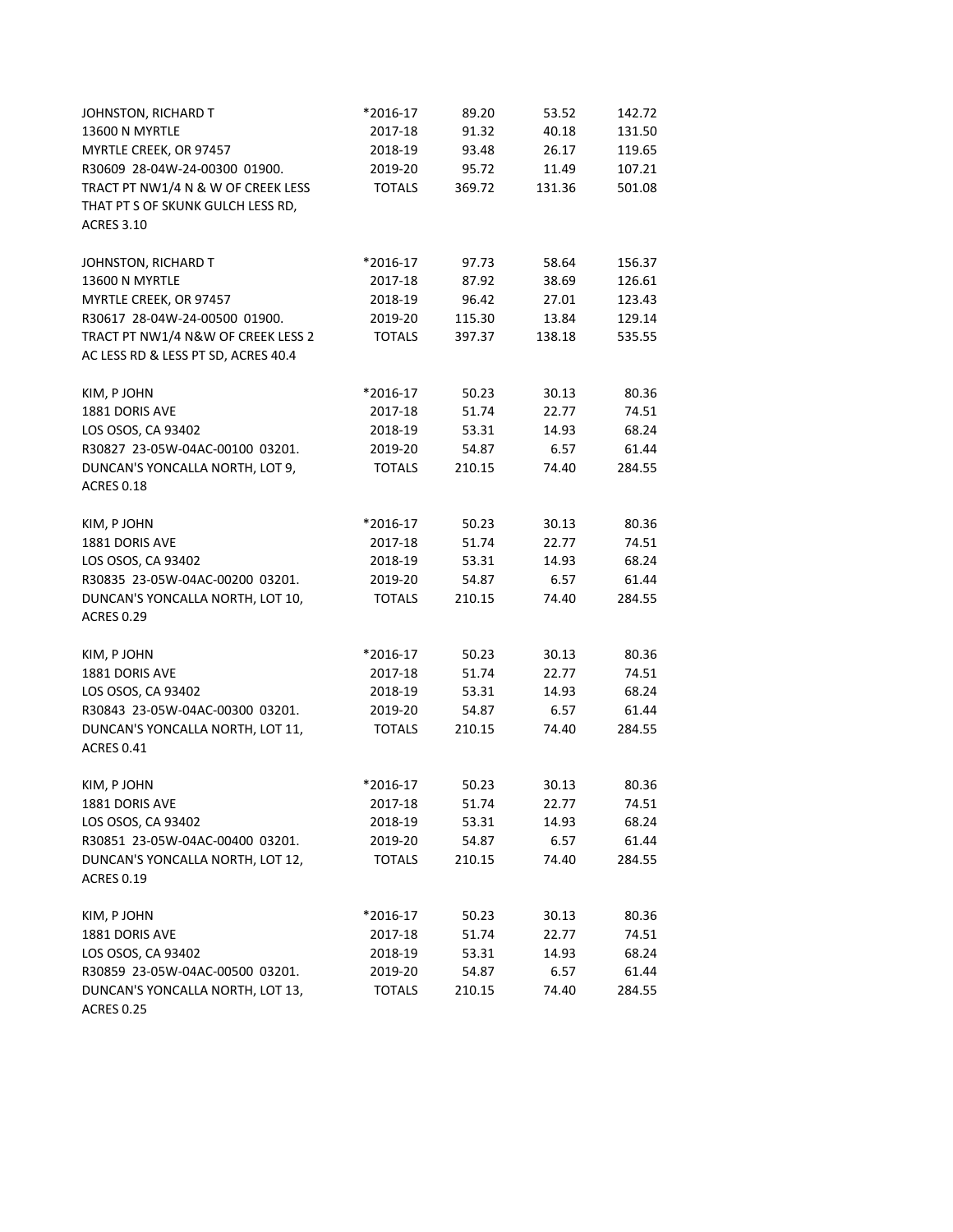| KIM, P JOHN                          | *2016-17           | 50.23          | 30.13          | 80.36          |
|--------------------------------------|--------------------|----------------|----------------|----------------|
| 1881 DORIS AVE                       | 2017-18            | 51.74          | 22.77          | 74.51          |
| LOS OSOS, CA 93402                   | 2018-19            | 53.31          | 14.93          | 68.24          |
| R30867 23-05W-04AC-00600 03201.      | 2019-20            | 54.87          | 6.57           | 61.44          |
| DUNCAN'S YONCALLA NORTH, LOT 14,     | <b>TOTALS</b>      | 210.15         | 74.40          | 284.55         |
| <b>ACRES 0.25</b>                    |                    |                |                |                |
|                                      |                    |                |                |                |
| KIM, P JOHN                          | *2016-17           | 50.23          | 30.13          | 80.36          |
| 1881 DORIS AVE                       | 2017-18            | 51.74          | 22.77          | 74.51          |
| LOS OSOS, CA 93402                   | 2018-19            | 53.31          | 14.93          | 68.24          |
| R30875 23-05W-04AC-00700 03201.      | 2019-20            | 54.87          | 6.57           | 61.44          |
| DUNCAN'S YONCALLA NORTH, LOT 15,     | <b>TOTALS</b>      | 210.15         | 74.40          | 284.55         |
| <b>ACRES 0.24</b>                    |                    |                |                |                |
|                                      |                    |                |                |                |
| KIM, P JOHN                          | *2016-17           | 50.23          | 30.13          | 80.36          |
| 1881 DORIS AVE                       | 2017-18            | 51.74          | 22.77          | 74.51          |
| LOS OSOS, CA 93402                   | 2018-19            | 53.31          | 14.93          | 68.24          |
| R30883 23-05W-04AC-00800 03201.      | 2019-20            | 54.87          | 6.57           | 61.44          |
| DUNCAN'S YONCALLA NORTH, LOT 16,     | <b>TOTALS</b>      | 210.15         | 74.40          | 284.55         |
| <b>ACRES 0.22</b>                    |                    |                |                |                |
|                                      |                    |                |                |                |
| KIM, P JOHN                          | *2016-17           | 50.23          | 30.13<br>22.77 | 80.36          |
| 1881 DORIS AVE<br>LOS OSOS, CA 93402 | 2017-18<br>2018-19 | 51.74<br>53.31 | 14.93          | 74.51<br>68.24 |
|                                      |                    |                |                |                |
| R30891 23-05W-04AC-00900 03201.      | 2019-20            | 54.87          | 6.57           | 61.44          |
| DUNCAN'S YONCALLA NORTH, LOT 17,     | <b>TOTALS</b>      | 210.15         | 74.40          | 284.55         |
| <b>ACRES 0.19</b>                    |                    |                |                |                |
| KIM, P JOHN                          | *2016-17           | 90.44          | 54.26          | 144.70         |
| 1881 DORIS AVE                       | 2017-18            | 90.44          | 39.80          | 130.24         |
| LOS OSOS, CA 93402                   | 2018-19            | 110.39         | 30.91          | 141.30         |
| R30771 23-05W-04AD-04000 03201.      | 2019-20            | 115.57         | 13.87          | 129.44         |
| DUNCAN'S YONCALLA NORTH, LOT 2,      | <b>TOTALS</b>      | 406.84         | 138.84         | 545.68         |
| <b>ACRES 0.34</b>                    |                    |                |                |                |
|                                      |                    |                |                |                |
| KIM, P JOHN                          | *2016-17           | 80.81          | 48.48          | 129.29         |
| 1881 DORIS AVE                       | 2017-18            | 80.81          | 35.55          | 116.36         |
| LOS OSOS, CA 93402                   | 2018-19            | 98.65          | 27.62          | 126.27         |
| R30779 23-05W-04AD-04100 03201.      | 2019-20            | 104.96         | 12.59          | 117.55         |
| DUNCAN'S YONCALLA NORTH, LOT 3,      | <b>TOTALS</b>      | 365.23         | 124.24         | 489.47         |
| <b>ACRES 0.19</b>                    |                    |                |                |                |
| KIM, P JOHN                          | *2016-17           | 80.81          | 48.48          | 129.29         |
| 1881 DORIS AVE                       | 2017-18            | 80.81          | 35.55          | 116.36         |
| LOS OSOS, CA 93402                   | 2018-19            | 98.65          | 27.62          | 126.27         |
| R30787 23-05W-04AD-04200 03201.      | 2019-20            | 104.96         | 12.59          | 117.55         |
| DUNCAN'S YONCALLA NORTH, LOT 4,      | <b>TOTALS</b>      | 365.23         | 124.24         | 489.47         |
| <b>ACRES 0.22</b>                    |                    |                |                |                |
|                                      |                    |                |                |                |
| KIM, P JOHN                          | *2016-17           | 80.81          | 48.48          | 129.29         |
| 1881 DORIS AVE                       | 2017-18            | 80.81          | 35.55          | 116.36         |
| LOS OSOS, CA 93402                   | 2018-19            | 98.65          | 27.62          | 126.27         |
| R30795 23-05W-04AD-04300 03201.      | 2019-20            | 104.96         | 12.59          | 117.55         |
| DUNCAN'S YONCALLA NORTH, LOT 5,      | <b>TOTALS</b>      | 365.23         | 124.24         | 489.47         |
| <b>ACRES 0.20</b>                    |                    |                |                |                |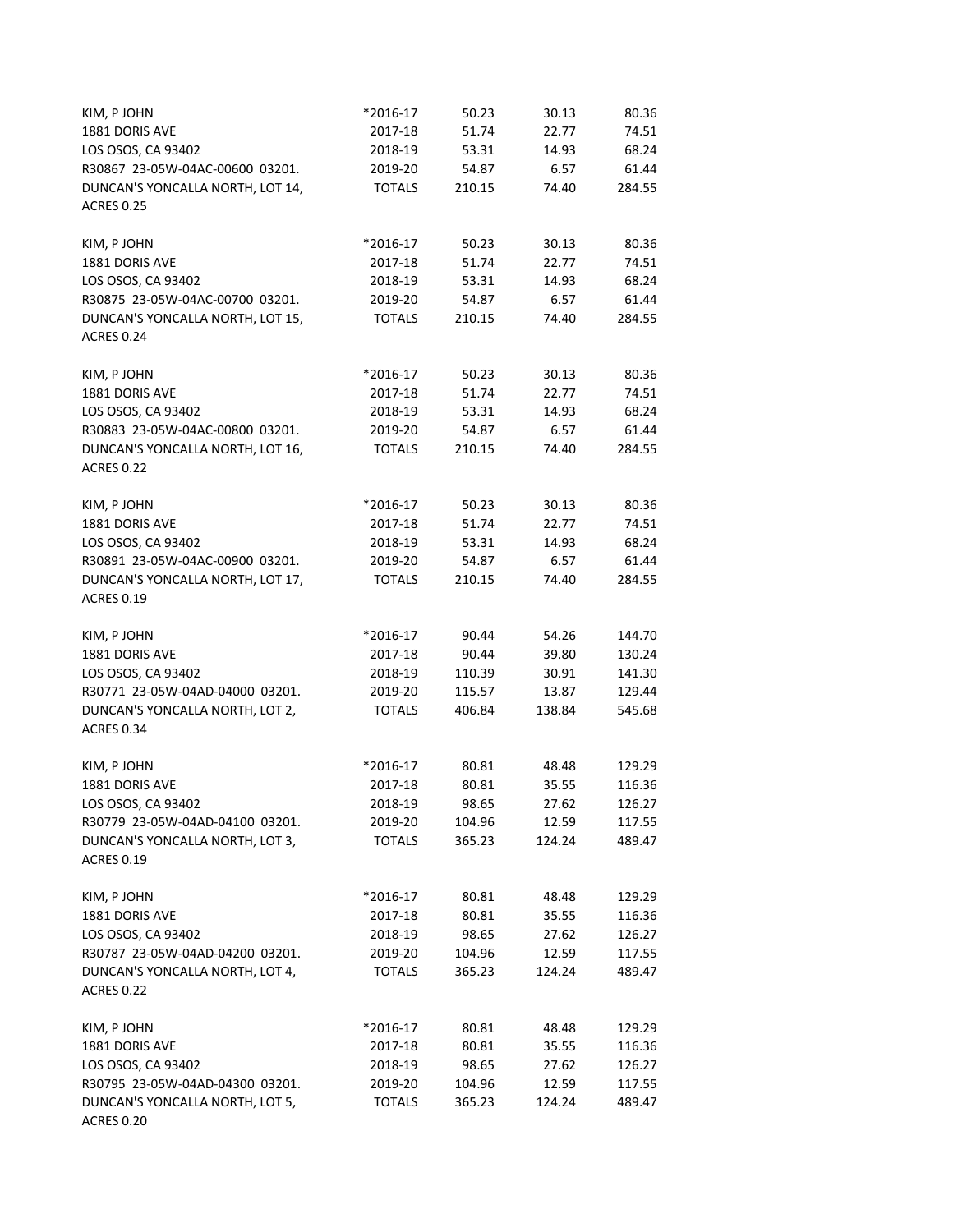| KIM, P JOHN                                           | *2016-17      | 50.23    | 30.13    | 80.36    |
|-------------------------------------------------------|---------------|----------|----------|----------|
| 1881 DORIS AVE                                        | 2017-18       | 51.74    | 22.77    | 74.51    |
| LOS OSOS, CA 93402                                    | 2018-19       | 53.31    | 14.93    | 68.24    |
| R30803 23-05W-04AD-04400 03201.                       | 2019-20       | 54.87    | 6.57     | 61.44    |
| DUNCAN'S YONCALLA NORTH, LOT 6,                       | <b>TOTALS</b> | 210.15   | 74.40    | 284.55   |
| <b>ACRES 0.34</b>                                     |               |          |          |          |
| KIM, P JOHN                                           | *2016-17      | 50.23    | 30.13    | 80.36    |
| 1881 DORIS AVE                                        | 2017-18       | 51.74    | 22.77    | 74.51    |
| LOS OSOS, CA 93402                                    | 2018-19       | 53.31    | 14.93    | 68.24    |
| R30811 23-05W-04AD-04500 03201.                       | 2019-20       | 54.87    | 6.57     | 61.44    |
| DUNCAN'S YONCALLA NORTH, LOT 7,                       | <b>TOTALS</b> | 210.15   | 74.40    | 284.55   |
| <b>ACRES 0.24</b>                                     |               |          |          |          |
| KIM, P JOHN                                           | *2016-17      | 50.23    | 30.13    | 80.36    |
| 1881 DORIS AVE                                        | 2017-18       | 51.74    | 22.77    | 74.51    |
| LOS OSOS, CA 93402                                    | 2018-19       | 53.31    | 14.93    | 68.24    |
| R30819 23-05W-04AD-04600 03201.                       | 2019-20       | 54.87    | 6.57     | 61.44    |
| DUNCAN'S YONCALLA NORTH, LOT 8,                       | <b>TOTALS</b> | 210.15   | 74.40    | 284.55   |
| <b>ACRES 0.18</b>                                     |               |          |          |          |
| KOTOWSKI, MARION C & MICHAEL D                        | *2016-17      | 414.32   | 232.02   | 646.34   |
| 696 NE LILLIAN ST                                     | 2017-18       | 1,280.23 | 563.31   | 1,843.54 |
| MYRTLE CREEK, OR 97457                                | 2018-19       | 1,318.64 | 369.22   | 1,687.86 |
| R20750 29-05W-22CA-01300 01901.                       | 2019-20       | 1,358.18 | 162.98   | 1,521.16 |
| LAURANCE SUB AMENDED PLAT, BLOCK                      | <b>TOTALS</b> | 4,371.37 | 1,327.53 | 5,698.90 |
| 1, LOT 6, ACRES 0.26                                  |               |          |          |          |
| LAGRANDER, SUSAN                                      | *2016-17      | 159.92   | 95.95    | 255.87   |
| PO BOX 678                                            | 2017-18       | 161.39   | 71.00    | 232.39   |
| DRAIN, OR 97435                                       | 2018-19       | 190.76   | 53.40    | 244.16   |
| R140092 22-05W-17-00400 02200.                        | 2019-20       | 196.24   | 23.54    | 219.78   |
| TRACT PT M&B INST 72-18102 LESS PT                    | <b>TOTALS</b> | 708.31   | 243.89   | 952.20   |
| TO R/W (IN DFPA) SEE R32159 FOR<br>BAL TL, ACRES 3.71 |               |          |          |          |
|                                                       |               |          |          |          |
| LAGRANDER, SUSAN                                      | 2017-18       | 2,163.15 | 951.79   | 3,114.94 |
| PO BOX 678                                            | 2018-19       | 2,322.12 | 650.20   | 2,972.32 |
| DRAIN, OR 97435                                       | 2019-20       | 2,387.56 | 286.51   | 2,674.07 |
| R32159 22-05W-17-00400 02203.                         | <b>TOTALS</b> | 6,872.83 | 1,888.50 | 8,761.33 |
| TRACT PT M&B INST 72-18102 LESS PT                    |               |          |          |          |
| TO R/W (IN FIRE) SEE R140092 FOR                      |               |          |          |          |
| BAL TL, ACRES 5.00                                    |               |          |          |          |
| LAGRANDER, SUSAN                                      | *2016-17      | 31.18    | 18.71    | 49.89    |
| PO BOX 678                                            | 2017-18       | 32.12    | 14.13    | 46.25    |
| DRAIN, OR 97435                                       | 2018-19       | 34.54    | 9.67     | 44.21    |
| R32175 22-05W-17CA-04900 02203.                       | 2019-20       | 35.55    | 4.27     | 39.82    |
| SKELLEY'S ADD TO DRAIN, BLOCK 16,                     | <b>TOTALS</b> | 133.39   | 46.78    | 180.17   |
| LOT 7 THRU 16 LESS PT TO R/W,                         |               |          |          |          |
| <b>ACRES 1.01</b>                                     |               |          |          |          |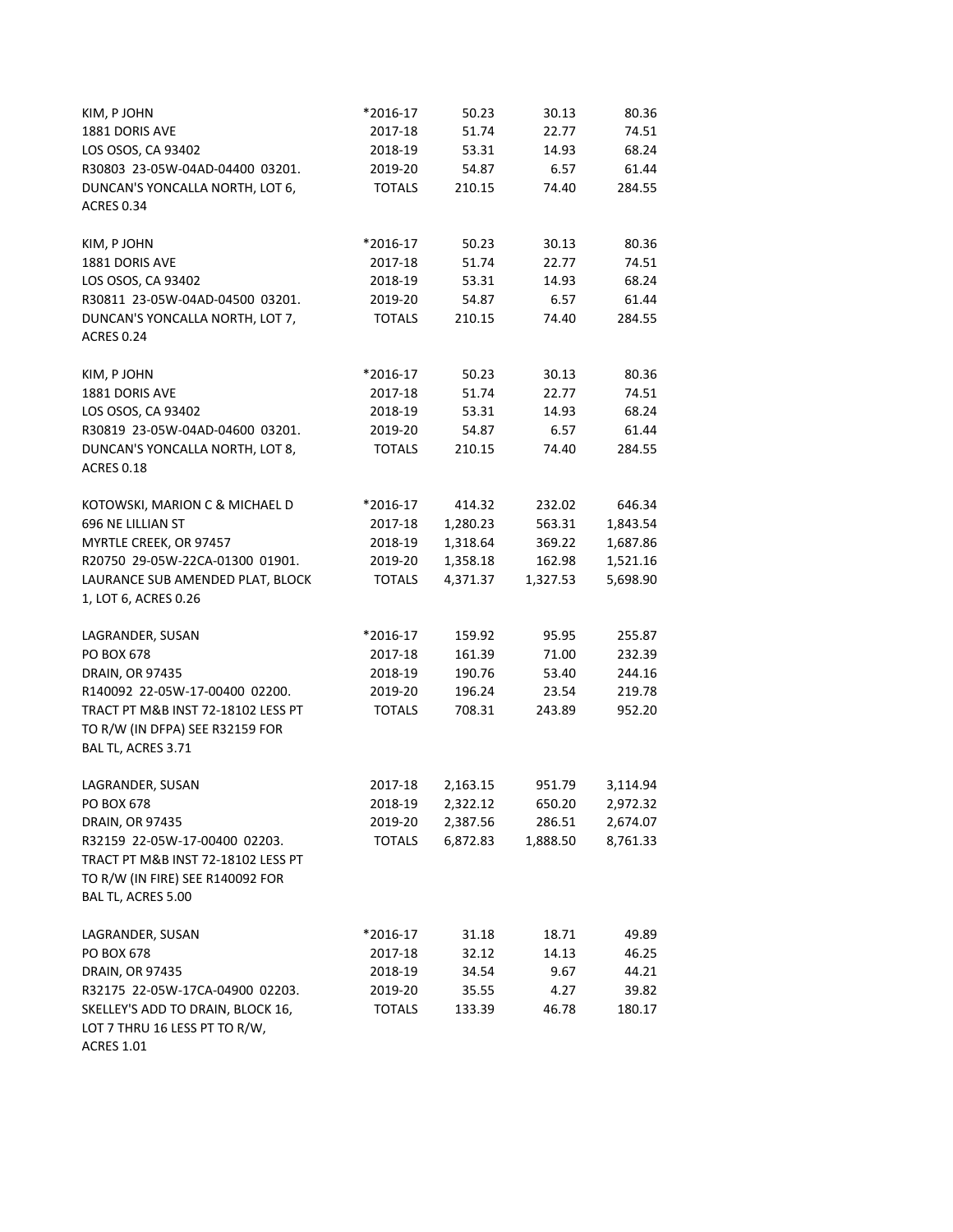| LAGRANDER, SUSAN                     | *2016-17      | 166.02   | 99.61    | 265.63   |
|--------------------------------------|---------------|----------|----------|----------|
| PO BOX 678                           | 2017-18       | 171.11   | 75.28    | 246.39   |
| DRAIN, OR 97435                      | 2018-19       | 184.10   | 51.55    | 235.65   |
| R24099 22-05W-17CA-05100 02203.      | 2019-20       | 189.43   | 22.72    | 212.15   |
| SKELLEY'S ADD TO DRAIN, BLOCK 16,    | <b>TOTALS</b> | 710.66   | 249.16   | 959.82   |
| LOT 1 THRU 3 LESS PT SD, ACRES 0.28  |               |          |          |          |
| LAKES, JOHN CHARLES THOMAS           | *2016-17      | 41.96    | 25.18    | 67.14    |
| PO BOX 1055                          | 2017-18       | 38.14    | 16.80    | 54.94    |
| YONCALLA, OR 97499                   | 2018-19       | 44.63    | 12.50    | 57.13    |
| M83837 23-05W-03BB-04000 03201.      | 2019-20       | 44.86    | 5.40     | 50.26    |
| <b>MFD STRUCT SERIAL #</b>           | <b>TOTALS</b> | 169.59   | 59.88    | 229.47   |
| B1DF1A930134233, X # X167827, Home   |               |          |          |          |
| ID 230887 ON REAL ACCT               |               |          |          |          |
| 23-05W-03BB-04000, REAL MS           |               |          |          |          |
| LAKES, JOHN T                        | *2016-17      | 216.46   | 129.88   | 346.34   |
| PO BOX 1055                          | 2017-18       | 222.93   | 98.08    | 321.01   |
| YONCALLA, OR 97499                   | 2018-19       | 229.63   | 64.30    | 293.93   |
| R30291 23-05W-03BB-04000 03201.      | 2019-20       | 236.50   | 28.38    | 264.88   |
| NORTH YONCALLA ADD, BLOCK 3, LOT     | <b>TOTALS</b> | 905.52   | 320.64   | 1,226.16 |
| 6, ACRES 0.18, MS X# X167827, Home   |               |          |          |          |
| ID 230887                            |               |          |          |          |
| LAUGEN, GLEN M                       | *2016-17      | 731.66   | 439.01   | 1,170.67 |
| 866 NE DIXON AVE                     | 2017-18       | 737.92   | 324.69   | 1,062.61 |
| ROSEBURG, OR 97470                   | 2018-19       | 758.96   | 212.51   | 971.47   |
| R68628 29-06W-30-01000 11600.        | 2019-20       | 775.87   | 93.11    | 868.98   |
| TRACT M&B INST 73-5667, ACRES        | <b>TOTALS</b> | 3,004.41 | 1,069.32 | 4,073.73 |
| 34.47, MS X# X211435, Home ID 264302 |               |          |          |          |
| LEE, EVA &                           | *2016-17      | 593.58   | 356.15   | 949.73   |
| FIELDS, SANDRA                       | 2017-18       | 884.30   | 389.09   | 1,273.39 |
| 725 SANDPIPER CT                     | 2018-19       | 864.79   | 242.13   | 1,106.92 |
| SUTHERLIN, OR 97479                  | 2019-20       | 890.94   | 106.92   | 997.86   |
| R55379 25-05W-17DC-02100 13001.      | <b>TOTALS</b> | 3,233.61 | 1,094.29 | 4,327.90 |
| SUTHERLIN AMENDED PLAT, BLOCK 20,    |               |          |          |          |
| LOT 13, 14 & W1/2 15, ACRES 0.14     |               |          |          |          |
| LITCHFIELD COUNTY CELLULAR INC       | *2016-17      | 345.00   | 207.00   | 552.00   |
| 1874 W HARVARD                       | 2017-18       | 460.00   | 202.41   | 662.41   |
| ROSEBURG, OR 97471                   | 2018-19       | 520.00   | 145.60   | 665.60   |
| R20245 27-05W-18CC-03100 00451.      | 2019-20       | 515.00   | 61.81    | 576.81   |
| NORTH PARK ADD, BLOCK 3, LOT 1       | <b>TOTALS</b> | 1,840.00 | 616.82   | 2,456.82 |
| THRU 6: BLOCK 6, LOT PT 5 DOR        |               |          |          |          |
| ASSESSED PCM 1993-96, ACRES 1.56     |               |          |          |          |
| LONG, CRAIG                          | *2016-17      | 150.26   | 87.15    | 237.41   |
| 486 SW BLUFF DR                      | 2017-18       | 230.04   | 101.22   | 331.26   |
| <b>BEND, OR 97702</b>                | 2018-19       | 243.68   | 68.23    | 311.91   |
| R132610 26-03W-17D-01409 01206.      | 2019-20       | 249.30   | 29.92    | 279.22   |
| P.P. 2007-133, PARCEL 2, ACRES 1.00  | <b>TOTALS</b> | 873.28   | 286.52   | 1,159.80 |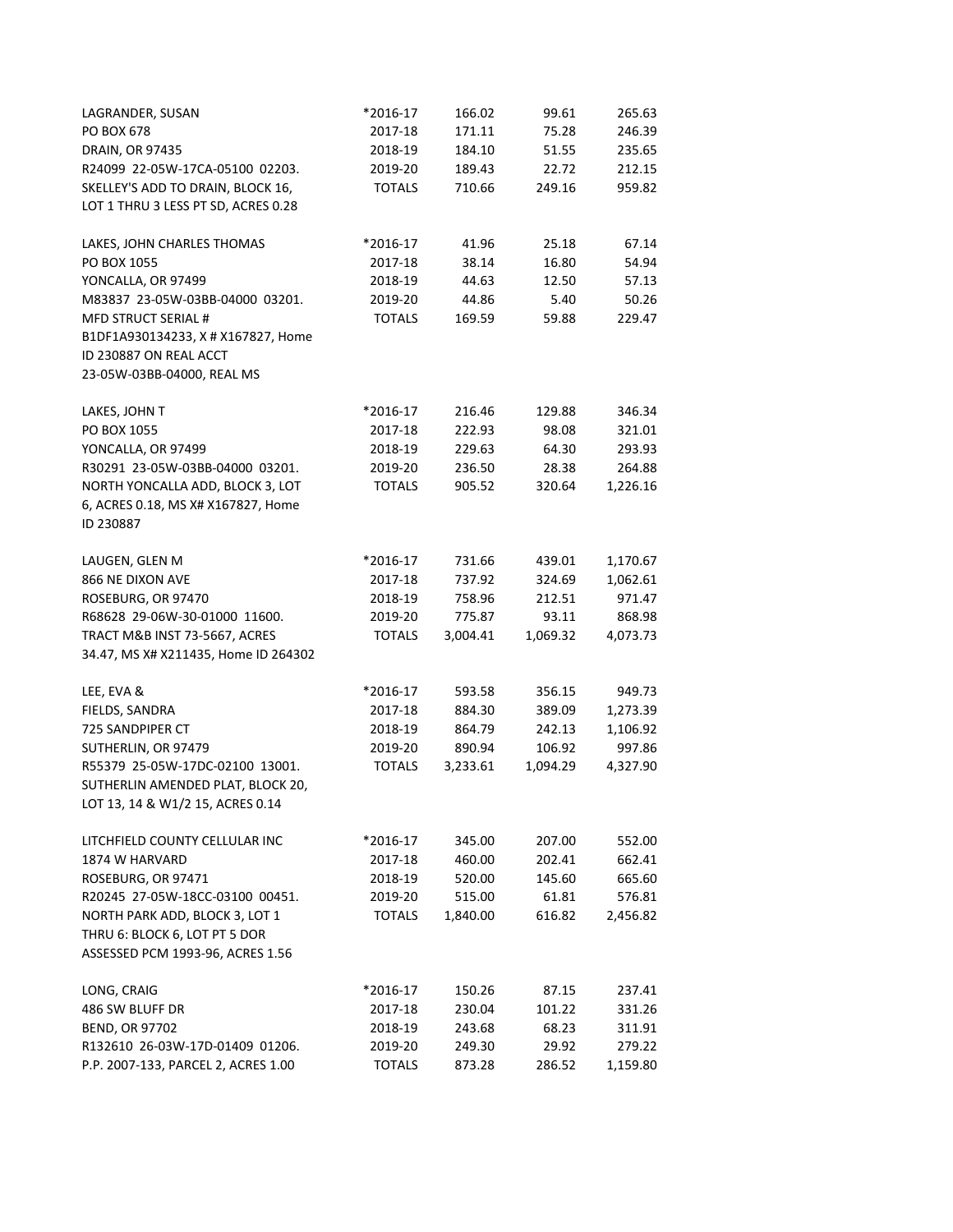| MACK, JAMIE M<br>PO BOX 367<br>DILLARD, OR 97432-0367<br>M91518 25-05W-16CC-05300 13001.<br>MFD STRUCT SERIAL # 09L26855XU, X<br># X225376, Home ID 274574 ON REAL<br>ACCT 25-05W-16CC-05300, REAL MS | <b>TOTALS</b> |          |          |          |
|-------------------------------------------------------------------------------------------------------------------------------------------------------------------------------------------------------|---------------|----------|----------|----------|
| MACK, JAMIE M                                                                                                                                                                                         | *2016-17      | 672.05   | 393.72   | 1,065.77 |
| <b>PO BOX 367</b>                                                                                                                                                                                     | 2017-18       | 937.36   | 412.44   | 1,349.80 |
| DILLARD, OR 97432-0367                                                                                                                                                                                | 2018-19       | 916.69   | 256.67   | 1,173.36 |
| R47658 25-05W-16CC-05300 13001.                                                                                                                                                                       | 2019-20       | 944.42   | 113.33   | 1,057.75 |
| EMERALD MEADOWS 1ST ADD, LOT 14,<br>ACRES 0.30, MS X# X225376, Home ID<br>274574                                                                                                                      | <b>TOTALS</b> | 3,470.52 | 1,176.16 | 4,646.68 |
| MARTIN, JUSTINA &                                                                                                                                                                                     | *2016-17      | 763.91   | 453.22   | 1,217.13 |
| MARTIN, TERRY                                                                                                                                                                                         | 2017-18       | 1,144.38 | 503.52   | 1,647.90 |
| 320 WELLS LN                                                                                                                                                                                          | 2018-19       | 1,244.92 | 348.57   | 1,593.49 |
| OAKLAND, OR 97462                                                                                                                                                                                     | 2019-20       | 1,410.73 | 169.28   | 1,580.01 |
| R133884 25-05W-04DA-02202 00101.                                                                                                                                                                      | <b>TOTALS</b> | 4,563.94 | 1,474.59 | 6,038.53 |
| P.P. 2008-24, PARCEL 2, ACRES 0.24                                                                                                                                                                    |               |          |          |          |
| MARTIN, TERRY D                                                                                                                                                                                       | *2016-17      | 434.66   | 256.35   | 691.01   |
| % KELLUM, ELLEN C                                                                                                                                                                                     | 2017-18       | 562.33   | 247.44   | 809.77   |
| 320 WELLS LN                                                                                                                                                                                          | 2018-19       | 551.52   | 154.42   | 705.94   |
| OAKLAND, OR 97462                                                                                                                                                                                     | 2019-20       | 567.14   | 68.05    | 635.19   |
| R35555 24-05W-33DC-01400 00111.<br>TRACT M&B V232 P939, ACRES 0.58                                                                                                                                    | <b>TOTALS</b> | 2,115.65 | 726.26   | 2,841.91 |
| MASTERFIELD, RACHEL                                                                                                                                                                                   | *2016-17      | 1,421.10 | 852.67   | 2,273.77 |
| 1522 NEWTON CREEK RD                                                                                                                                                                                  | 2017-18       | 1,716.92 | 755.45   | 2,472.37 |
| ROSEBURG, OR 97470                                                                                                                                                                                    | 2018-19       | 2,010.89 | 563.05   | 2,573.94 |
| R11316 27-05W-06CD-07400 00403.                                                                                                                                                                       | 2019-20       | 2,041.89 | 245.02   | 2,286.91 |
| NEWTON OAKS MANOR 1ST ADD, BLOCK<br>2, LOT 3, ACRES 0.18                                                                                                                                              | <b>TOTALS</b> | 7,190.80 | 2,416.19 | 9,606.99 |
| MATHEWS, JEDIDAH SIKINGER                                                                                                                                                                             | *2016-17      | 639.89   | 383.70   | 1,023.59 |
| 2566 LOUIS CREEK RD                                                                                                                                                                                   | 2017-18       | 662.96   | 291.72   | 954.68   |
| MYRTLE CREEK, OR 97457                                                                                                                                                                                | 2018-19       | 680.87   | 190.65   | 871.52   |
| R54075 29-04W-02-00900 01900.                                                                                                                                                                         | 2019-20       | 699.30   | 83.91    | 783.21   |
| TRACT PT LOT 13 & PT LOT 14, ACRES<br>10.05                                                                                                                                                           | <b>TOTALS</b> | 2,683.02 | 949.98   | 3,633.00 |
| MCCART, JEAN                                                                                                                                                                                          | 2019-20       | 24.58    | 2.10     | 26.68    |
| 4030 GLENBROOK LOOP RD                                                                                                                                                                                | <b>TOTALS</b> | 24.58    | 2.10     | 26.68    |
| RIDDLE, OR 97469                                                                                                                                                                                      |               |          |          |          |
| M93642 30-06W-33-00300 07002.                                                                                                                                                                         |               |          |          |          |
| MFD STRUCT SERIAL # 003169, X #                                                                                                                                                                       |               |          |          |          |
| X128620, Home ID UNKNOWN ON REAL                                                                                                                                                                      |               |          |          |          |
| ACCT 30-06W-33-00300, REAL MS, (1)<br>RIDDLE EXIT GLENBROOK LP                                                                                                                                        |               |          |          |          |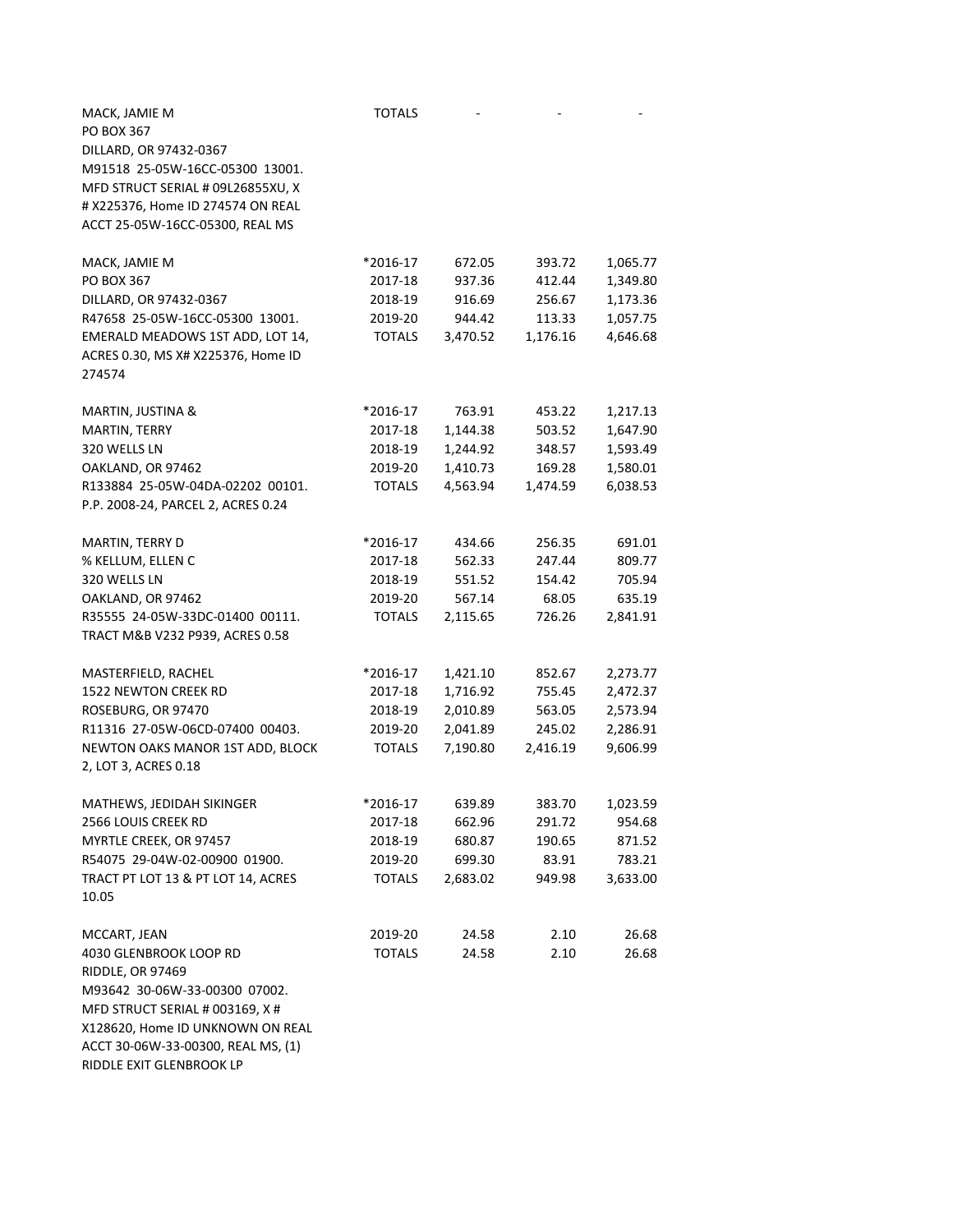| MCCARTT, JEAN E                          | 2017-18       | 482.67    | 209.64    | 692.31    |
|------------------------------------------|---------------|-----------|-----------|-----------|
| 4030 GLENBROOK LOOP                      | 2018-19       | 567.25    | 158.83    | 726.08    |
| RIDDLE, OR 97469                         | 2019-20       | 584.26    | 70.11     | 654.37    |
| R143159 30-06W-33-00300 07000.           | <b>TOTALS</b> | 1,634.18  | 438.58    | 2,072.76  |
| TRACT M&B V160 P297 LESS PT SD (IN       |               |           |           |           |
| DFPA) SEE R40770 FOR BAL TL, ACRES       |               |           |           |           |
| 43.80, POT ADDL TAX-FARM                 |               |           |           |           |
|                                          |               |           |           |           |
| MCCARTT, JEAN E                          | *2016-17      | 283.59    | 158.81    | 442.40    |
| 4030 GLENBROOK LOOP                      | 2017-18       | 1,105.25  | 486.31    | 1,591.56  |
| RIDDLE, OR 97469                         | 2018-19       | 1,145.89  | 320.85    | 1,466.74  |
| R40770 30-06W-33-00300 07002.            | 2019-20       | 1,176.07  | 141.12    | 1,317.19  |
| TRACT M&B V160 P297 LESS PT SD (IN       | <b>TOTALS</b> | 3,710.80  | 1,107.09  | 4,817.89  |
| FIRE) SEE R143159 FOR BAL TL,            |               |           |           |           |
| ACRES 5.00, MULT MS'S X# X128620;        |               |           |           |           |
| X165210, Mult Home ID's UNKNOWN;         |               |           |           |           |
| 228831, POT ADDL TAX-FARM                |               |           |           |           |
|                                          |               |           |           |           |
| MENCIA, CARLOS & AMY L TRS &             | *2016-17      | 12,094.39 | 7,256.64  | 19,351.03 |
| <b>CARLOS &amp; AMY MENCIA LIV TRUST</b> | 2017-18       | 12,314.18 | 5,418.23  | 17,732.41 |
| 4174 ELM VIEW DR                         | 2018-19       | 12,688.34 | 3,552.75  | 16,241.09 |
| <b>ENCINO, CA 91316</b>                  | 2019-20       | 12,994.75 | 1,559.38  | 14,554.13 |
| R28044 26-06W-28D-03700 00402.           | <b>TOTALS</b> | 50,091.66 | 17,787.00 | 67,878.66 |
| RIVER CLUB EST, LOT 1, ACRES 2.22        |               |           |           |           |
| MENCIA, CARLOS & AMY L TRS &             | *2016-17      | 962.98    | 577.79    | 1,540.77  |
| CARLOS & AMY MENCIA LIV TRUST            | 2017-18       | 980.48    | 431.42    | 1,411.90  |
| 4174 ELM VIEW DR                         | 2018-19       | 1,010.27  | 282.87    | 1,293.14  |
| <b>ENCINO, CA 91316</b>                  | 2019-20       | 1,034.65  | 124.16    | 1,158.81  |
| R28196 26-06W-28D-03800 00402.           | <b>TOTALS</b> | 3,988.38  | 1,416.24  | 5,404.62  |
| RIVER CLUB EST, LOT 20, ACRES 0.86       |               |           |           |           |
| MENCIA, CARLOS & AMY L TRS &             | *2016-17      | 934.93    | 560.96    | 1,495.89  |
| CARLOS & AMY MENCIA LIV TRUST            | 2017-18       | 951.92    | 418.84    | 1,370.76  |
| 4174 ELM VIEW DR                         | 2018-19       | 980.85    | 274.63    | 1,255.48  |
| <b>ENCINO, CA 91316</b>                  | 2019-20       | 1,004.54  | 120.55    | 1,125.09  |
| R28164 26-06W-28D-04000 00402.           | <b>TOTALS</b> | 3,872.24  | 1,374.98  | 5,247.22  |
| RIVER CLUB EST, LOT 16, LESS PT TO       |               |           |           |           |
| R/W, ACRES 0.80                          |               |           |           |           |
| MIDKIFF, JERRY                           | *2016-17      | 1,269.48  | 759.93    | 2,029.41  |
| 1127 LESTER ST                           | 2017-18       | 1,352.66  | 595.17    | 1,947.83  |
| SUTHERLIN, OR 97479                      | 2018-19       | 1,322.81  | 370.40    | 1,693.21  |
| R54042 25-05W-19DC-01501 13001.          | 2019-20       | 1,362.85  | 163.54    | 1,526.39  |
| P.P. 1998-21, PARCEL 2, ACRES 0.27       | <b>TOTALS</b> | 5,307.80  | 1,889.04  | 7,196.84  |
| MILTON, KAREN LEILANI                    | *2016-17      | 540.67    | 324.40    | 865.07    |
| <b>PO BOX 39</b>                         | 2017-18       | 554.91    | 244.16    | 799.07    |
| CAMAS VALLEY, OR 97416                   | 2018-19       | 614.58    | 172.08    | 786.66    |
| R12410 29-08W-20B-01700 02102.           | 2019-20       | 631.02    | 75.71     | 706.73    |
| TRACT M&B VOL 86 PG 572D LESS 0.07       | <b>TOTALS</b> | 2,341.18  | 816.35    | 3,157.53  |
| AC RD: M&B VOL 98 PG 587D LESS PT        |               |           |           |           |
| SD, ACRES 0.62                           |               |           |           |           |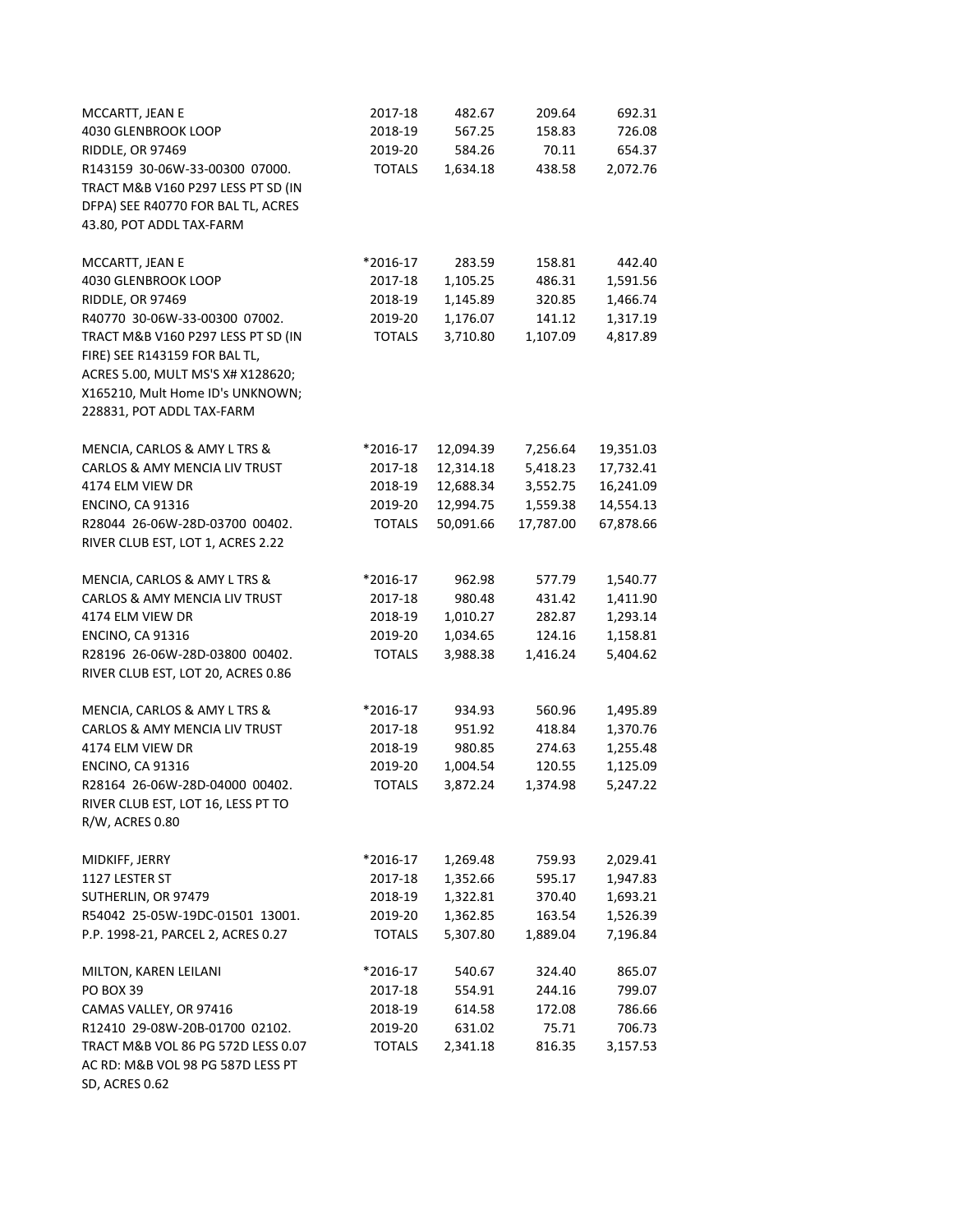| <b>MOORE PROPERTIES &amp;</b>                                       | *2016-17      | 1,655.96  | 993.59   | 2,649.55  |
|---------------------------------------------------------------------|---------------|-----------|----------|-----------|
| <b>INVESTMENTS INC</b>                                              | 2017-18       | 1,723.06  | 758.15   | 2,481.21  |
| 1548 NE ROCKY RIDGE DR                                              | 2018-19       | 1,821.24  | 509.95   | 2,331.19  |
| ROSEBURG, OR 97470                                                  | 2019-20       | 1,850.34  | 222.05   | 2,072.39  |
| R47631 27-05W-07CC-11200 00401.                                     | <b>TOTALS</b> | 7,050.60  | 2,483.74 | 9,534.34  |
| CLOVERDALE RESUB 1ST SUB, BLOCK                                     |               |           |          |           |
| 13, LOT 10, ACRES 0.21                                              |               |           |          |           |
| <b>MOORE PROPERTIES &amp;</b>                                       | *2016-17      | 5,072.39  | 3,043.32 | 8,115.71  |
| <b>INVESTMENTS INC</b>                                              | 2017-18       | 5,258.12  | 2,313.58 | 7,571.70  |
| 1548 NE ROCKY RIDGE DR                                              | 2018-19       | 5,461.26  | 1,529.16 | 6,990.42  |
| ROSEBURG, OR 97470                                                  | 2019-20       | 5,517.70  | 662.12   | 6,179.82  |
| R125907 27-05W-18AB-01700 00451.<br>VISTA FE SUB, LOT 3, ACRES 0.58 | <b>TOTALS</b> | 21,309.47 | 7,548.18 | 28,857.65 |
| <b>MOORE PROPERTIES &amp;</b>                                       | *2016-17      | 2,957.82  | 1,774.70 | 4,732.52  |
| <b>INVESTMENTS INC</b>                                              | 2017-18       | 2,944.11  | 1,295.40 | 4,239.51  |
| 1548 NE ROCKY RIDGE DR                                              | 2018-19       | 2,994.64  | 838.50   | 3,833.14  |
| ROSEBURG, OR 97470                                                  | 2019-20       | 3,048.42  | 365.82   | 3,414.24  |
| R63298 28-06W-20AA-01700 11604.                                     | <b>TOTALS</b> | 11,944.99 | 4,274.42 | 16,219.41 |
| TRINITY HILLS, BLOCK 4, LOT 2,<br><b>ACRES 0.14</b>                 |               |           |          |           |
| MOORE, JEANIE P                                                     | *2012-13      | 1.27      | 1.57     | 2.84      |
| 6095 HIGHWAY 95                                                     | *2013-14      | 1.27      | 1.37     | 2.64      |
| POTLATCH, ID 83855-9766                                             | *2014-15      | 1.27      | 1.16     | 2.43      |
| R20310 29-05W-28AD-00200 01901.                                     | *2015-16      | 1.27      | 0.98     | 2.25      |
| P R WEAVER SUB, LOT 2B, ACRES 0.05                                  | *2016-17      | 1.27      | 0.76     | 2.03      |
|                                                                     | 2017-18       | 1.27      | 0.56     | 1.83      |
|                                                                     | 2018-19       | 1.27      | 0.35     | 1.62      |
|                                                                     | 2019-20       | 1.31      | 0.16     | 1.47      |
|                                                                     | <b>TOTALS</b> | 10.20     | 6.91     | 17.11     |
| MULHOLLAND, MARLA                                                   | *2016-17      | 1,699.98  | 1,019.99 | 2,719.97  |
| 2539 SE WALDON AVE                                                  | 2017-18       | 1,758.62  | 773.79   | 2,532.41  |
| ROSEBURG, OR 97470                                                  | 2018-19       | 1,811.80  | 507.30   | 2,319.10  |
| R131886 27-05W-20BC-90009 00475.                                    | 2019-20       | 2,479.27  | 297.50   | 2,776.77  |
| CLEARWATER CONDOMINIUM, LOT 9,<br><b>ACRES 0.00</b>                 | <b>TOTALS</b> | 7,749.67  | 2,598.58 | 10,348.25 |
| NEUBAUER, LISA                                                      | *2016-17      | 1,060.07  | 635.99   | 1,696.06  |
| 264 NE WEST AVENUE                                                  | 2017-18       | 1,097.47  | 482.90   | 1,580.37  |
| ROSEBURG, OR 97470                                                  | 2018-19       | 1,130.67  | 316.59   | 1,447.26  |
| R57977 27-06W-13AC-04400 00401.                                     | 2019-20       | 1,160.28  | 139.24   | 1,299.52  |
| ROSEBURG RIVERSIDE ADD, BLOCK 8,<br>LOT W1/2 1 & 2, ACRES 0.11      | <b>TOTALS</b> | 4,448.49  | 1,574.72 | 6,023.21  |
| NICKLES, MICHELLE                                                   | *2016-17      | 1,491.39  | 894.83   | 2,386.22  |
| 1558 AUSTIN ROAD                                                    | 2017-18       | 1,668.83  | 734.29   | 2,403.12  |
| ROSEBURG, OR 97471                                                  | 2018-19       | 1,705.32  | 477.50   | 2,182.82  |
| R45756 28-06W-02CD-01500 00414.                                     | 2019-20       | 1,267.21  | 152.07   | 1,419.28  |
| GREEN VALLEY ORCHARD TRS, LOT PT<br>17, ACRES 0.25                  | <b>TOTALS</b> | 6,132.75  | 2,258.69 | 8,391.44  |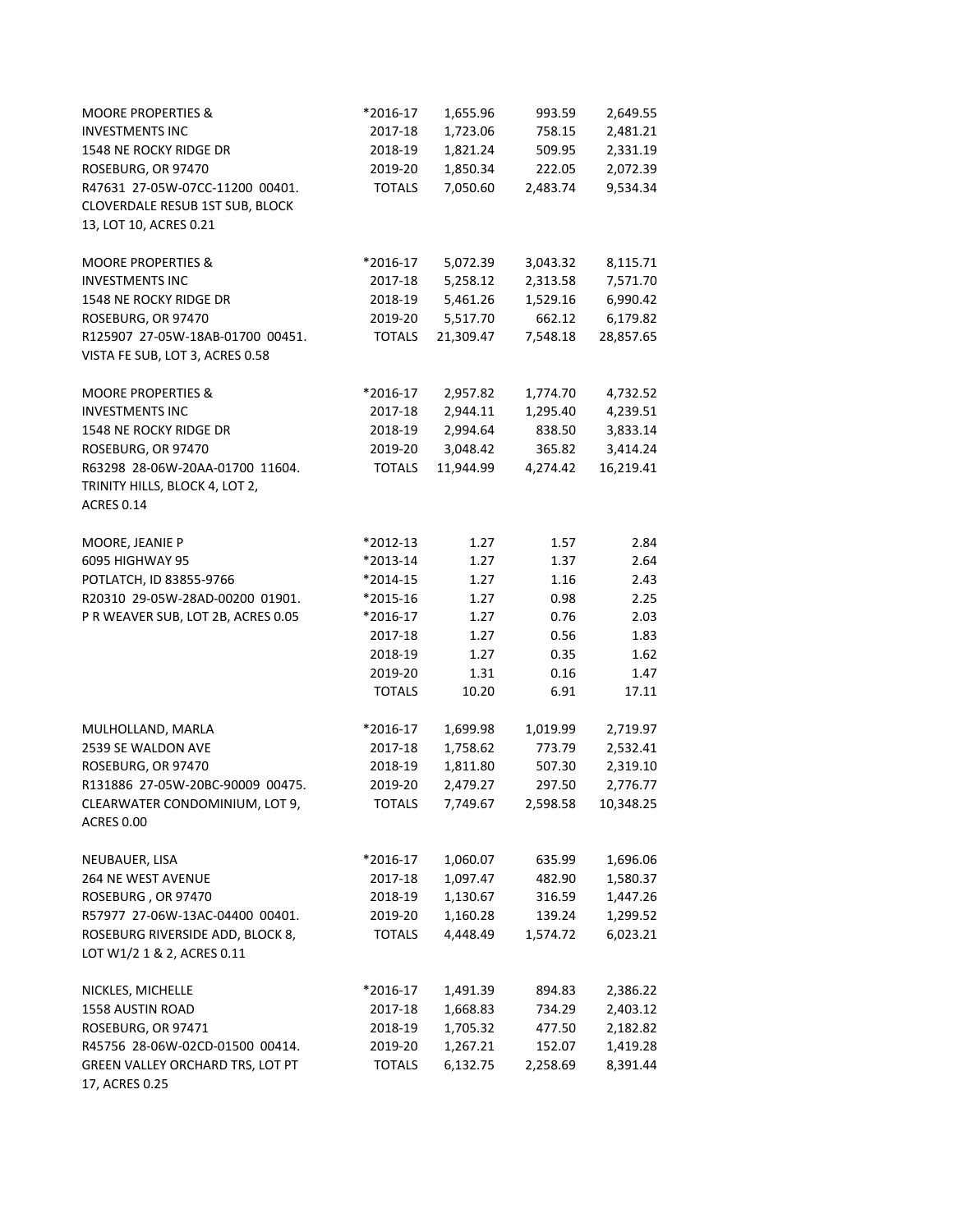| PAXTON, TYLAN D & SHARON L         | *2016-17      | 1,047.38 | 628.43   | 1,675.81 |
|------------------------------------|---------------|----------|----------|----------|
| <b>110 SW REX</b>                  | 2017-18       | 1,094.66 | 481.65   | 1,576.31 |
| ROSEBURG, OR 97471                 | 2018-19       | 1,156.60 | 323.85   | 1,480.45 |
| R43597 28-06W-02CA-01300 00414.    | 2019-20       | 1,184.53 | 142.14   | 1,326.67 |
| EMERALD PLAIN, LOT 1 & PT 2, ACRES | <b>TOTALS</b> | 4,483.17 | 1,576.07 | 6,059.24 |
| 0.32                               |               |          |          |          |
| PECK, JUDY M                       | *2016-17      | 558.42   | 335.06   | 893.48   |
| 472 JORDAN CREEK ROAD              | 2017-18       | 572.63   | 251.95   | 824.58   |
| RIDDLE, OR 97469                   | 2018-19       | 586.88   | 164.32   | 751.20   |
| R35178 30-05W-32-00700 00803.      | 2019-20       | 602.12   | 72.26    | 674.38   |
| TRACT M&B INST 71-2465, (IN FIRE)  | <b>TOTALS</b> | 2,320.05 | 823.59   | 3,143.64 |
| SEE R35186 FOR BAL, ACRES 5.00     |               |          |          |          |
| PECK, JUDY M                       | *2016-17      | 61.65    | 36.98    | 98.63    |
| 472 JORDAN CREEK ROAD              | 2017-18       | 63.50    | 27.93    | 91.43    |
| RIDDLE, OR 97469                   | 2018-19       | 65.38    | 18.31    | 83.69    |
| R35186 30-05W-32-00700 00800.      | 2019-20       | 67.34    | 8.08     | 75.42    |
| TRACT M&B INST 71-2465, (IN DFPA)  | <b>TOTALS</b> | 257.87   | 91.30    | 349.17   |
| SEE R35178 FOR BAL, ACRES 4.95     |               |          |          |          |
| PONCHO, HEDDY &                    | *2016-17      | 1,185.22 | 710.77   | 1,895.99 |
| WHALEN, VICKI &                    | 2017-18       | 1,259.39 | 554.12   | 1,813.51 |
| VAARA, KYLE ETAL                   | 2018-19       | 1,299.79 | 363.95   | 1,663.74 |
| 531 NE PERKINS AVE                 | 2019-20       | 1,338.78 | 160.66   | 1,499.44 |
| MYRTLE CREEK, OR 97457             | <b>TOTALS</b> | 5,083.18 | 1,789.50 | 6,872.68 |
| R11654 29-05W-27AA-02300 01901.    |               |          |          |          |
| PERKINS TRACTS, BLOCK 2, LOT 1 &   |               |          |          |          |
| 2, ACRES 0.18                      |               |          |          |          |
| QUARESMA, JOHN E                   | *2016-17      | 49.26    | 28.57    | 77.83    |
| 1161 RESTON RD                     | 2017-18       | 70.07    | 30.82    | 100.89   |
| ROSEBURG, OR 97471                 | 2018-19       | 66.20    | 18.53    | 84.73    |
| M84453 28-07W-30-00600 11614.      | 2019-20       | 62.43    | 7.50     | 69.93    |
| <b>MFD STRUCT SERIAL #</b>         | <b>TOTALS</b> | 247.96   | 85.42    | 333.38   |
| WAFLIA933643140, X # X168814, Home |               |          |          |          |
| ID 231668 ON REAL ACCT             |               |          |          |          |
| 28-07W-30-00600, REAL MS, (1) 99   |               |          |          |          |
| <b>MAINT-MOVE TO 10792.00</b>      |               |          |          |          |
| QUARESMA, JOHN E                   | <b>TOTALS</b> |          |          |          |
| 1161 RESTON RD                     |               |          |          |          |
| ROSEBURG, OR 97471                 |               |          |          |          |
| R48972 28-07W-30-00600 11614.      |               |          |          |          |
| TRACT LOTS 1-2-7-8-9: N1/2SW1/4:   |               |          |          |          |
| SW1/4NW1/4: LESS PT SD (IN FIRE)   |               |          |          |          |

SEE R48979 FOR BAL TL, ACRES 5.00, MS X# X168814, Home ID 231668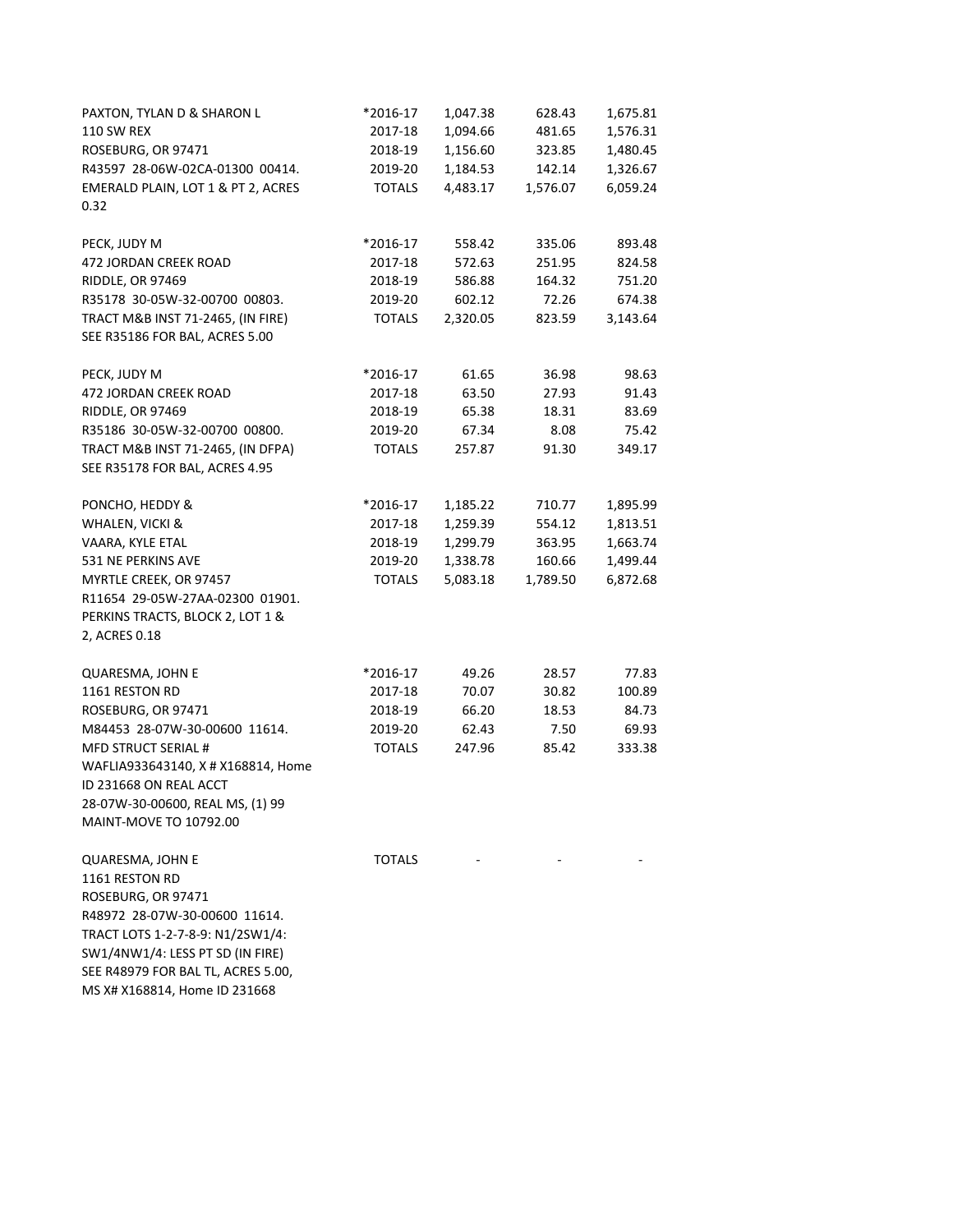| QUARESMA, JOHN E                    | <b>TOTALS</b> |          |          |          |
|-------------------------------------|---------------|----------|----------|----------|
| 1161 RESTON RD                      |               |          |          |          |
| ROSEBURG, OR 97471                  |               |          |          |          |
| R48979 28-07W-30-00600 11609.       |               |          |          |          |
| TRACT LOTS 1-2-7-8-9: N1/2SW1/4:    |               |          |          |          |
| SW1/4NW1/4: LESS PT SD (IN DFPA)    |               |          |          |          |
| SEE R48972 FOR BAL TL, ACRES 162.84 |               |          |          |          |
|                                     |               |          |          |          |
| SCHMIDT, JAMES &                    | *2016-17      | 1,061.27 | 636.77   | 1,698.04 |
| FIELDING, ROBERT &                  | 2017-18       | 1,080.55 | 475.44   | 1,555.99 |
| <b>ETAL</b>                         | 2018-19       | 1,113.38 | 311.75   | 1,425.13 |
| 899 SABLE DRIVE                     | 2019-20       | 1,140.26 | 136.84   | 1,277.10 |
| ROSEBURG, OR 97470                  | <b>TOTALS</b> | 4,395.46 | 1,560.80 | 5,956.26 |
| R14124 26-06W-19-07800 00402.       |               |          |          |          |
| ROSEBURG HOME ORCH TRS PLAT A,      |               |          |          |          |
| BLOCK 9, LOT PT 6 & PT VAC RD,      |               |          |          |          |
| ACRES 9.65, POT ADDL TAX-FARM       |               |          |          |          |
|                                     |               |          |          |          |
| SCHMIDT, JAMES &                    | *2016-17      | 1,287.17 | 772.30   | 2,059.47 |
| FIELDING, ROBERT &                  | 2017-18       | 1,310.55 | 576.64   | 1,887.19 |
| <b>ETAL</b>                         | 2018-19       | 1,350.37 | 378.09   | 1,728.46 |
| 899 SABLE DRIVE                     | 2019-20       | 1,382.97 | 165.95   | 1,548.92 |
| ROSEBURG, OR 97470                  | <b>TOTALS</b> | 5,331.06 | 1,892.98 | 7,224.04 |
| R14308 26-06W-19-07900 00402.       |               |          |          |          |
| ROSEBURG HOME ORCH TRS PLAT A,      |               |          |          |          |
| BLOCK 10, LOT 8: PT VAC RD, ACRES   |               |          |          |          |
| 9.70, POT.ADD.TAX                   |               |          |          |          |
|                                     |               |          |          |          |
| SCHMIDT, JAMES &                    | *2015-16      | 5.31     | 3.83     | 9.14     |
| FIELDING, ROBERT &                  | *2016-17      | 111.64   | 66.99    | 178.63   |
| <b>ETAL</b>                         | 2017-18       | 113.66   | 50.01    | 163.67   |
| 899 SABLE DRIVE                     | 2018-19       | 117.12   | 32.79    | 149.91   |
| ROSEBURG, OR 97470                  | 2019-20       | 119.94   | 14.39    | 134.33   |
| R14132 26-06W-20C-01500 00402.      | <b>TOTALS</b> | 467.67   | 168.01   | 635.68   |
| ROSEBURG HOME ORCH TRS PLAT A,      |               |          |          |          |
| BLOCK 9, LOT PT 7, ACRES 1.10, POT  |               |          |          |          |
| <b>ADDL TAX-FARM</b>                |               |          |          |          |
|                                     |               |          |          |          |
| <b>SCHROEDER, THOMAS J &amp;</b>    | *2016-17      | 1,547.61 | 928.58   | 2,476.19 |
| SCHROEDER, KATHRYN R                | 2017-18       | 1,212.71 | 533.60   | 1,746.31 |
| 1229 NW MUNSON CT                   | 2018-19       | 1,567.47 | 438.89   | 2,006.36 |
| ROSEBURG, OR 97470                  | 2019-20       | 1,475.79 | 177.10   | 1,652.89 |
| R12873 27-06W-13BD-01500 00401.     | <b>TOTALS</b> | 5,803.58 | 2,078.17 | 7,881.75 |
| TRACT M&B V142 P310 LESS PT SD,     |               |          |          |          |
| ACRES 0.60, MS X# X118338, Home ID  |               |          |          |          |
| 333819                              |               |          |          |          |
|                                     |               |          |          |          |
| SCHUMAKER, PETER A &                | *2016-17      | 14.23    | 8.55     | 22.78    |
| ROWE, GERI A                        | 2017-18       | 14.49    | 6.37     | 20.86    |
| 1842 GREEN SIDING RD                | 2018-19       | 14.92    | 4.18     | 19.10    |
| ROSEBURG, OR 97471                  | 2019-20       | 15.27    | 1.84     | 17.11    |
| M91657 28-06W-11BB-01300 00414.     | <b>TOTALS</b> | 58.91    | 20.94    | 79.85    |
| MFD STRUCT SERIAL # S4590, X#       |               |          |          |          |
| X077784, Home ID 162537 ON REAL     |               |          |          |          |
| ACCT 28-06W-11BB-01300, REAL MS     |               |          |          |          |
|                                     |               |          |          |          |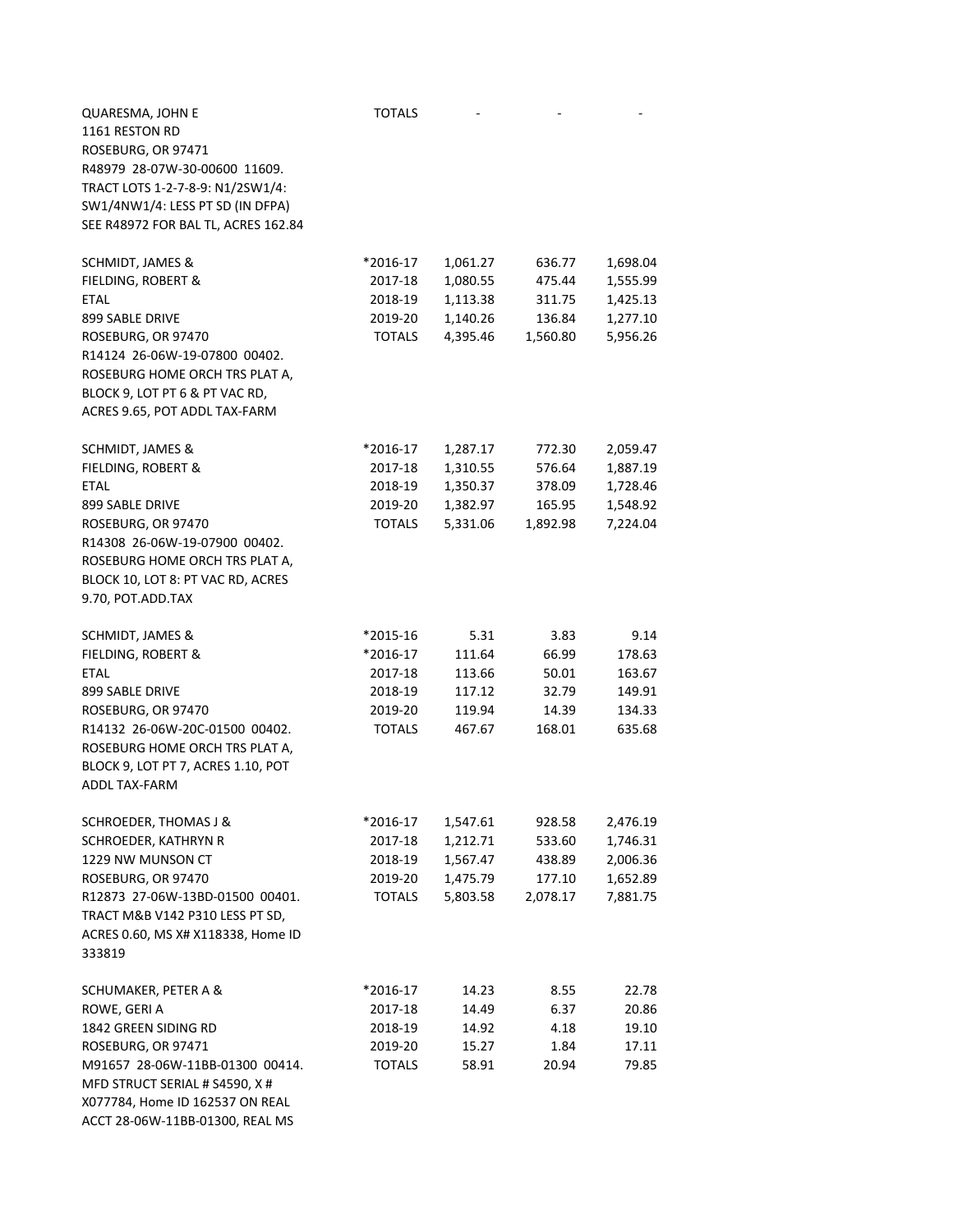| SCHUMAKER, PETER A &               | *2016-17      | 458.63    | 274.70   | 733.33    |
|------------------------------------|---------------|-----------|----------|-----------|
| ROWE, GERI A                       | 2017-18       | 1,025.39  | 451.17   | 1,476.56  |
| 1842 GREEN SIDING RD               | 2018-19       | 961.95    | 269.34   | 1,231.29  |
| ROSEBURG, OR 97471                 | 2019-20       | 973.88    | 116.87   | 1,090.75  |
| R65440 28-06W-11BB-01300 00414.    | <b>TOTALS</b> | 3,419.85  | 1,112.08 | 4,531.93  |
| DAMRON ADD, LOT 1, ACRES 0.36, MS  |               |           |          |           |
| X# X077784, Home ID 162537         |               |           |          |           |
|                                    |               |           |          |           |
| SHIELDS, STEPHEN                   | *2016-17      | 631.27    | 376.02   | 1,007.29  |
| 17352 NW MEADOW VIEW LN            | 2017-18       | 720.90    | 317.19   | 1,038.09  |
| NINE MILE FALLS, WA 99026          | 2018-19       | 742.54    | 207.91   | 950.45    |
| R55039 23-05W-03CC-00500 03201.    | 2019-20       | 764.82    | 91.78    | 856.60    |
| SHUTREMS ADD, LOT PT 14 M&B V186   | <b>TOTALS</b> | 2,859.53  | 992.90   | 3,852.43  |
| P329, ACRES 0.18                   |               |           |          |           |
| SINNOTT, LAWRENCE & JANET L        | *2014-15      | 3.55      | 3.26     | 6.81      |
| 3881 DOUGLAS AVE                   | *2015-16      | 3.65      | 2.78     | 6.43      |
| ROSEBURG, OR 97470                 | *2016-17      | 3.71      | 2.22     | 5.93      |
| R42580 27-05W-21B-00600 00403.     | 2017-18       | 3.76      | 1.65     | 5.41      |
| BROOKSIDE 3RD ADD, BLOCK 11, LOT 1 | 2018-19       | 3.88      | 1.08     | 4.96      |
| & 2, ACRES 0.26                    | 2019-20       | 3.97      | 0.48     | 4.45      |
|                                    | <b>TOTALS</b> | 22.52     | 11.47    | 33.99     |
| SOLID GROUND INVESTMENT CORP       | *2016-17      | 2,632.89  | 1,579.73 | 4,212.62  |
| > SPONTINI, SHANE J                | 2017-18       | 2,632.57  | 1,158.32 | 3,790.89  |
| PO BOX 1396                        | 2018-19       | 2,498.84  | 699.69   | 3,198.53  |
| SUTHERLIN, OR 97479                | 2019-20       | 2,499.46  | 299.92   | 2,799.38  |
| R53202 25-05W-20BA-00600 13001.    | <b>TOTALS</b> | 10,263.76 | 3,737.66 | 14,001.42 |
| P.P. 2007-72, PARCEL 1, ACRES 0.66 |               |           |          |           |
|                                    |               |           |          |           |
| SOLID GROUND INVESTMENT CORP       | *2016-17      | 229.18    | 137.51   | 366.69    |
| PO BOX 1396                        | 2017-18       | 237.07    | 104.32   | 341.39    |
| SUTHERLIN, OR 97479                | 2018-19       | 244.24    | 68.40    | 312.64    |
| R15557 27-06W-25AD-05700 00451.    | 2019-20       | 250.59    | 30.07    | 280.66    |
| MILLER'S ADD, BLOCK 17, LOT 14, 15 | <b>TOTALS</b> | 961.08    | 340.30   | 1,301.38  |
| & 16, ACRES 0.34                   |               |           |          |           |
| SOLID GROUND INVESTMENT CORP       | *2016-17      | 196.35    | 117.80   | 314.15    |
| PO BOX 1396                        | 2017-18       | 203.13    | 89.38    | 292.51    |
| SUTHERLIN, OR 97479                | 2018-19       | 209.26    | 58.60    | 267.86    |
| R15549 27-06W-25AD-05800 00451.    | 2019-20       | 214.73    | 25.78    | 240.51    |
| MILLER'S ADD, BLOCK 17, LOT 12 &   | <b>TOTALS</b> | 823.47    | 291.56   | 1,115.03  |
| 13, ACRES 0.23                     |               |           |          |           |
| SOLID GROUND INVESTMENT CORP       | *2016-17      | 315.16    | 189.10   | 504.26    |
| PO BOX 1396                        | 2017-18       | 326.03    | 143.46   | 469.49    |
| SUTHERLIN, OR 97479                | 2018-19       | 335.87    | 94.05    | 429.92    |
| R15509 27-06W-25AD-06200 00451.    | 2019-20       | 340.90    | 40.90    | 381.80    |
| MILLER'S ADD, BLOCK 17, LOT 3, 4 & | <b>TOTALS</b> | 1,317.96  | 467.51   | 1,785.47  |
| 5, ACRES 0.34                      |               |           |          |           |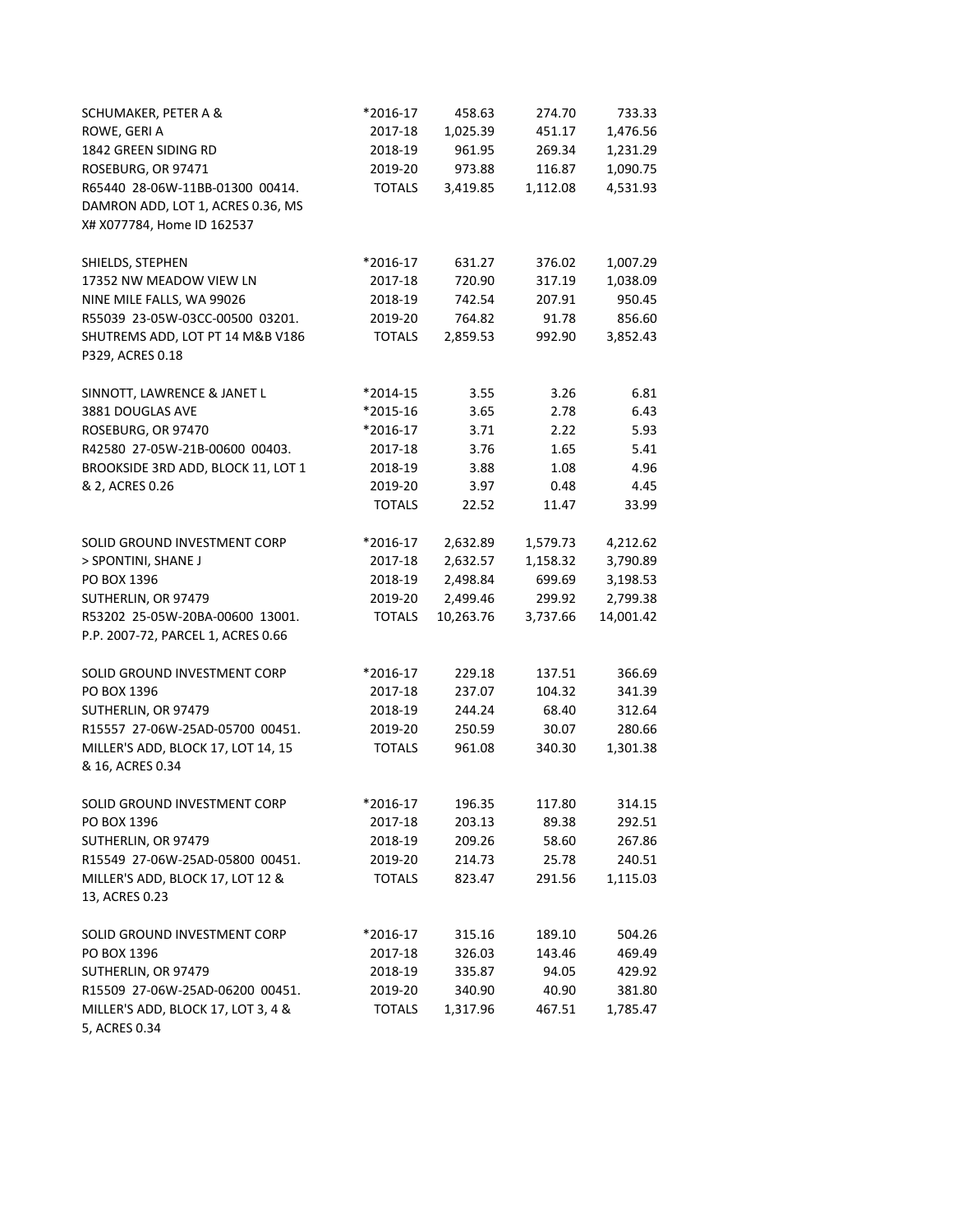| SPONTINI, SHANE                                                                      | *2016-17      | 3,132.09  | 1,879.26 | 5,011.35  |
|--------------------------------------------------------------------------------------|---------------|-----------|----------|-----------|
| PO BOX 1396                                                                          | 2017-18       | 3,260.06  | 1,434.43 | 4,694.49  |
| SUTHERLIN, OR 97479                                                                  | 2018-19       | 3,418.86  | 957.29   | 4,376.15  |
| R69898 27-06W-24AA-02000 00451.                                                      | 2019-20       | 3,504.00  | 420.48   | 3,924.48  |
| TRACT M&B V105 P533, ACRES 0.94                                                      | <b>TOTALS</b> | 13,315.01 | 4,691.46 | 18,006.47 |
| SPONTINI, SHANE                                                                      | *2016-17      | 7.70      | 4.63     | 12.33     |
| PO BOX 1396                                                                          | 2017-18       | 6.84      | 3.02     | 9.86      |
| SUTHERLIN, OR 97479                                                                  | 2018-19       | 7.62      | 2.14     | 9.76      |
| R22161 27-07W-01D-01500 00402.                                                       | 2019-20       | 7.57      | 0.92     | 8.49      |
| TRACT UNRECORDED DESCRIPTION,<br><b>ACRES 0.11</b>                                   | <b>TOTALS</b> | 29.73     | 10.71    | 40.44     |
| SPONTINI, SHANE                                                                      | *2016-17      | 34.44     | 20.66    | 55.10     |
| PO BOX 1396                                                                          | 2017-18       | 33.34     | 14.67    | 48.01     |
| SUTHERLIN, OR 97479                                                                  | 2018-19       | 34.43     | 9.63     | 44.06     |
| R32729 28-05W-11-00799 01200.                                                        | 2019-20       | 34.41     | 4.13     | 38.54     |
| TRACT PT DLC #41: UNREC DESC,<br><b>ACRES 0.20</b>                                   | <b>TOTALS</b> | 136.62    | 49.09    | 185.71    |
| SPONTINI, SHANE                                                                      | *2016-17      | 122.71    | 73.63    | 196.34    |
| PO BOX 1396                                                                          | 2017-18       | 125.56    | 55.24    | 180.80    |
| SUTHERLIN, OR 97479                                                                  | 2018-19       | 123.51    | 34.59    | 158.10    |
| R44772 28-06W-35C-00200 11600.                                                       | 2019-20       | 123.34    | 14.81    | 138.15    |
| TRACT NW1/4SW1/4 W OF RIVER LESS<br><b>RR, ACRES 3.50</b>                            | <b>TOTALS</b> | 495.12    | 178.27   | 673.39    |
| SPONTINI, SHANE J                                                                    | *2016-17      | 777.88    | 466.72   | 1,244.60  |
| PO BOX 1396                                                                          | 2017-18       | 763.63    | 335.99   | 1,099.62  |
| SUTHERLIN, OR 97479                                                                  | 2018-19       | 759.16    | 212.57   | 971.73    |
| R55918 25-05W-17DC-05000 13001.                                                      | 2019-20       | 763.17    | 91.58    | 854.75    |
| SUTHERLIN AMENDED PLAT, BLOCK 26,<br>LOT 12, ACRES 0.05, P-10138<br>74-9719 87-10380 | <b>TOTALS</b> | 3,063.84  | 1,106.86 | 4,170.70  |
| STANZIONE, ALDO                                                                      | *2016-17      | 59.65     | 35.79    | 95.44     |
| 1459 PLAT K RD                                                                       | 2017-18       | 59.58     | 26.22    | 85.80     |
| SUTHERLIN, OR 97479                                                                  | 2018-19       | 66.74     | 18.69    | 85.43     |
| M89779 25-05W-13D-01500 13005.                                                       | 2019-20       | 71.12     | 8.55     | 79.67     |
| MFD STRUCT SERIAL # 9418, X #                                                        | <b>TOTALS</b> | 257.09    | 89.25    | 346.34    |
| X123529, Home ID 197176 ON REAL<br>ACCT 25-05W-13D-01500, REAL MS                    |               |           |          |           |
| STANZIONE, ALDO                                                                      | <b>TOTALS</b> |           |          |           |
| 1459 PLAT K RD                                                                       |               |           |          |           |
| SUTHERLIN, OR 97479                                                                  |               |           |          |           |
| R39619 25-05W-13D-01500 13005.                                                       |               |           |          |           |
| S L & W CO PLAT I, BLOCK 4, LOT PT                                                   |               |           |          |           |
| 5, ACRES 6.81, MS X# X123529, Home<br>ID 197176                                      |               |           |          |           |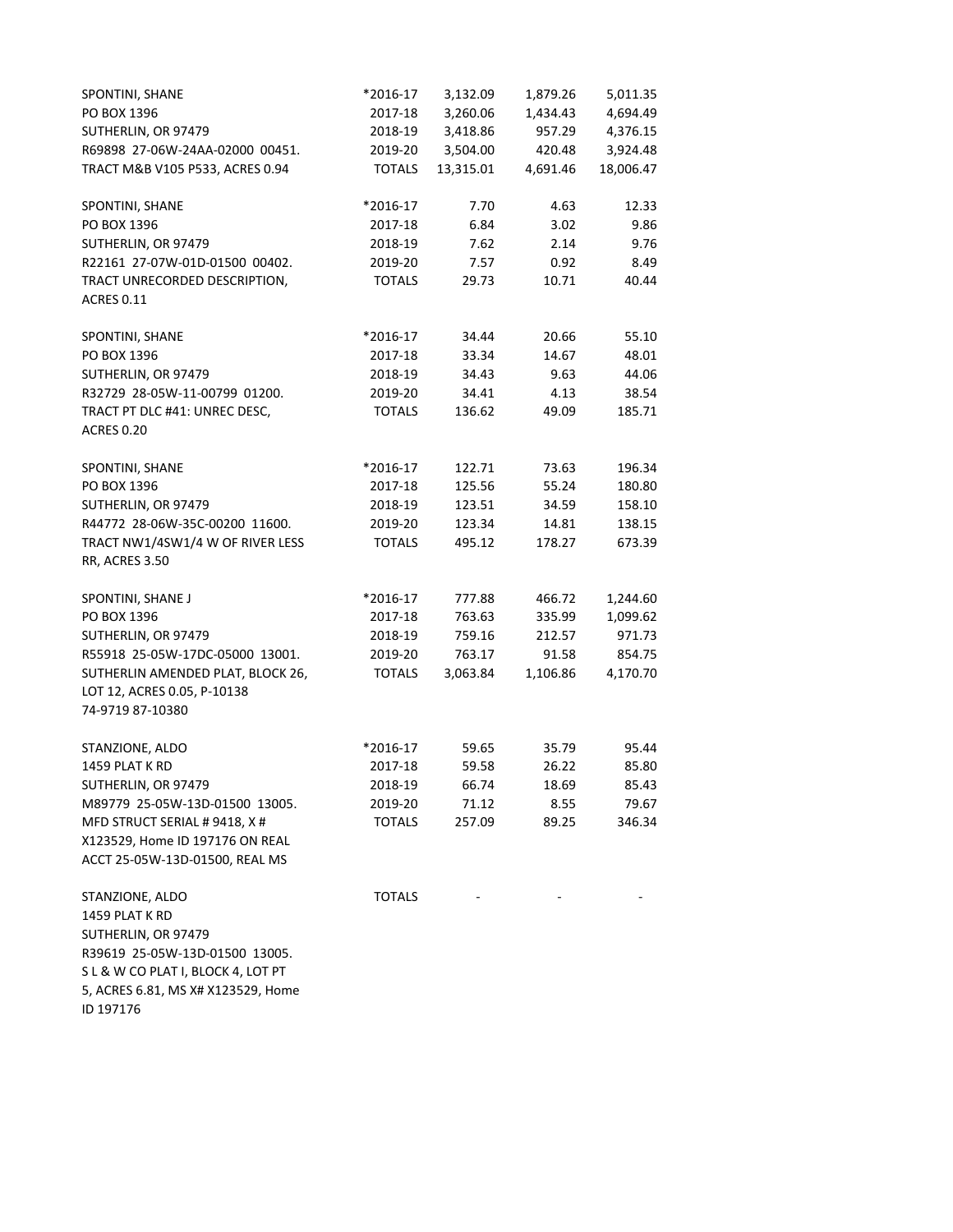| STATE OF OREGON DEPT HUMAN                           | *2016-17      | 1,436.65 | 861.99   | 2,298.64 |
|------------------------------------------------------|---------------|----------|----------|----------|
| <b>SERVICES</b>                                      | 2017-18       | 1,496.18 | 658.32   | 2,154.50 |
| % DAWSON, OWEN                                       | 2018-19       | 1,587.53 | 444.51   | 2,032.04 |
| PMB <sub>1E</sub>                                    | 2019-20       | 1,610.47 | 193.27   | 1,803.74 |
| 444 NE WINCHESTER ST                                 | <b>TOTALS</b> | 6,130.83 | 2,158.09 | 8,288.92 |
| ROSEBURG, OR 97470-3256                              |               |          |          |          |
| R64928 27-06W-13AB-05600 00401.                      |               |          |          |          |
| VIRGELINE SUB, LOT 7, ACRES 0.11                     |               |          |          |          |
| STOWELL, WALTER & PATRICIA                           | *2016-17      | 1,070.26 | 627.02   | 1,697.28 |
| PO BOX 694                                           | 2017-18       | 1,253.14 | 551.39   | 1,804.53 |
| WINCHESTER, OR 97495                                 | 2018-19       | 1,337.24 | 374.42   | 1,711.66 |
| R12572 26-06W-25DB-00900 00403.                      | 2019-20       | 1,351.95 | 162.23   | 1,514.18 |
| WINCHESTER HOMESITES, LOT PT 1,<br><b>ACRES 0.83</b> | <b>TOTALS</b> | 5,012.59 | 1,715.06 | 6,727.65 |
| TIDRICK, KATHLEEN M                                  | *2016-17      | 1,229.07 | 737.44   | 1,966.51 |
| 9288 SOUTHBANK DR                                    | 2017-18       | 1,265.53 | 556.84   | 1,822.37 |
| ROSEBURG, OR 97470                                   | 2018-19       | 1,290.06 | 361.20   | 1,651.26 |
| R67993 26-04W-19B-01600 01203.                       | 2019-20       | 1,333.92 | 160.06   | 1,493.98 |
| EAGLE POINT EST, LOT 23, ACRES                       | <b>TOTALS</b> | 5,118.58 | 1,815.54 | 6,934.12 |
| 1.23, MS X# X125819, Home ID<br><b>UNKNOWN</b>       |               |          |          |          |
| VAARA, KYLE                                          | *2016-17      | 944.61   | 566.75   | 1,511.36 |
| 150 BROKEN BOW                                       | 2017-18       | 974.60   | 428.83   | 1,403.43 |
| MYRTLE CREEK, OR 97457                               | 2018-19       | 1,144.24 | 320.39   | 1,464.63 |
| R33790 30-05W-05CD-04200 01906.                      | 2019-20       | 1,219.14 | 146.30   | 1,365.44 |
| BROKEN BOW SUB, LOT 4 SEE R33926                     | <b>TOTALS</b> | 4,282.59 | 1,462.27 | 5,744.86 |
| FOR UND 1/13 INT LOT 15, ACRES 0.28                  |               |          |          |          |
| VICKERY, KRISTIN                                     | *2016-17      | 613.07   | 367.83   | 980.90   |
| 4362 AZALEA-GLEN RD                                  | 2017-18       | 638.93   | 281.12   | 920.05   |
| GLENDALE, OR 97442                                   | 2018-19       | 658.89   | 184.48   | 843.37   |
| R135266 32-05W-20D-00601 07700.                      | 2019-20       | 681.34   | 81.76    | 763.10   |
| P.P. 2009-8, PARCEL 2, ACRES 5.01                    | <b>TOTALS</b> | 2,592.23 | 915.19   | 3,507.42 |
| WEAVER, JOHN R & SHEILA R                            | *2016-17      | 9.90     | 5.94     | 15.84    |
| 1637 WEAVER RD                                       | 2017-18       | 10.14    | 4.47     | 14.61    |
| MYRTLE CREEK, OR 97457                               | 2018-19       | 10.19    | 2.85     | 13.04    |
| M131873 29-05W-31-00700 01900.                       | 2019-20       | 10.24    | 1.23     | 11.47    |
| MFD STRUCT SERIAL # UNKNOWN ON                       | <b>TOTALS</b> | 40.47    | 14.49    | 54.96    |
| REAL ACCT 29-05W-31-00700, REAL MS                   |               |          |          |          |
| WEAVER, JOHN R & SHEILA R                            | <b>TOTALS</b> |          |          |          |
| 1637 WEAVER RD                                       |               |          |          |          |
| MYRTLE CREEK, OR 97457                               |               |          |          |          |
| R62650 29-05W-31-00700 01900.                        |               |          |          |          |
| TRACT M&B INST 73-3807 LESS PT SD,                   |               |          |          |          |
| <b>ACRES 31.78</b>                                   |               |          |          |          |